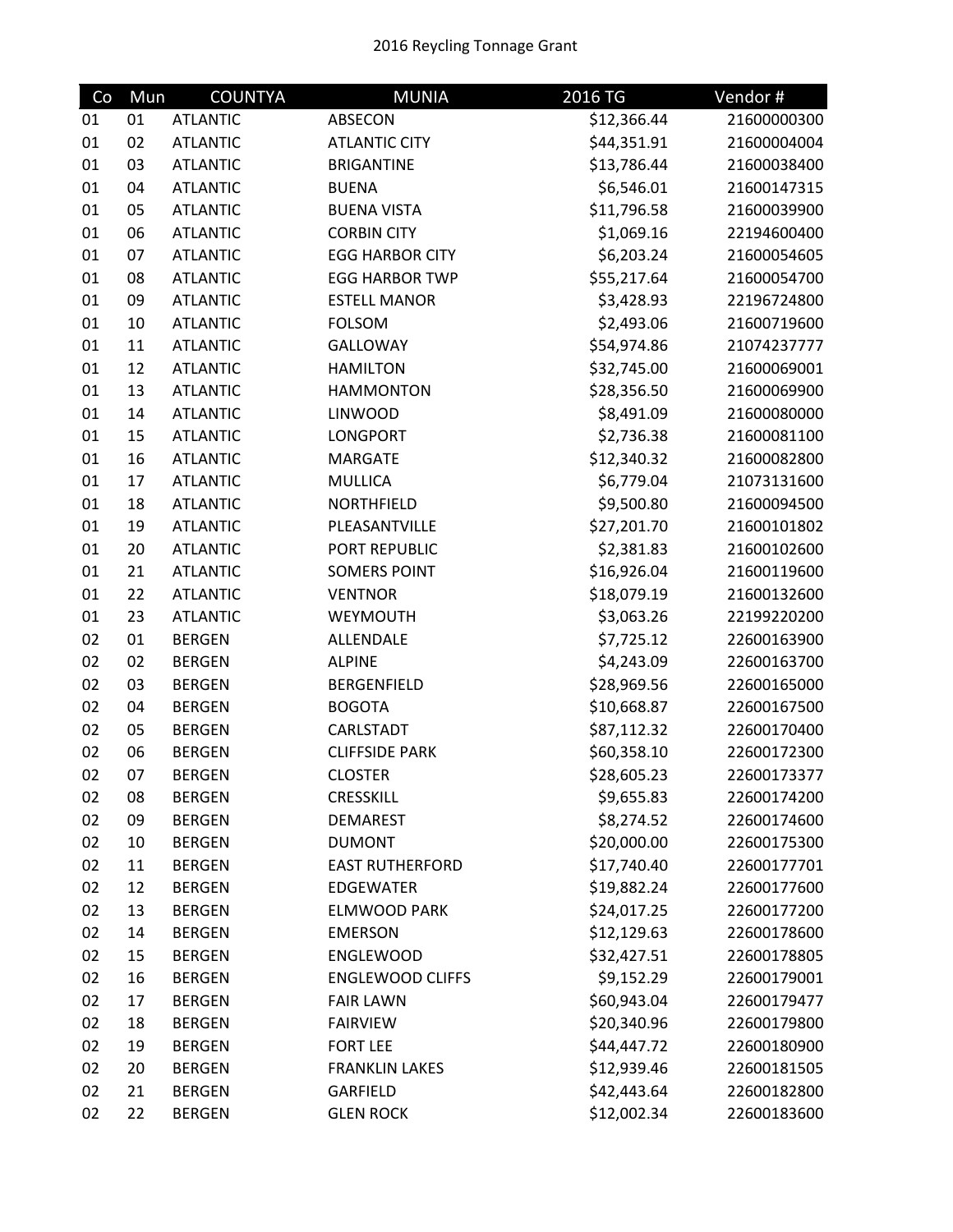| Co | Mun | <b>COUNTYA</b> | <b>MUNIA</b>              | 2016 TG      | Vendor#     |
|----|-----|----------------|---------------------------|--------------|-------------|
| 02 | 23  | <b>BERGEN</b>  | <b>HACKENSACK</b>         | \$53,771.79  | 22600184300 |
| 02 | 24  | <b>BERGEN</b>  | <b>HARRINGTON PARK</b>    | \$6,342.06   | 22600196500 |
| 02 | 25  | <b>BERGEN</b>  | <b>HASBROUCK HEIGHTS</b>  | \$17,408.61  | 22600196800 |
| 02 | 26  | <b>BERGEN</b>  | <b>HAWORTH</b>            | \$6,325.65   | 22600197100 |
| 02 | 27  | <b>BERGEN</b>  | <b>HILLSDALE</b>          | \$11,200.62  | 22600198500 |
| 02 | 28  | <b>BERGEN</b>  | HO-HO-KUS                 | \$6,441.41   | 22600199505 |
| 02 | 29  | <b>BERGEN</b>  | <b>LEONIA</b>             | \$11,104.62  | 22600202700 |
| 02 | 30  | <b>BERGEN</b>  | <b>LITTLE FERRY</b>       | \$11,834.64  | 22600203800 |
| 02 | 31  | <b>BERGEN</b>  | LODI                      | \$46,269.95  | 22600204400 |
| 02 | 32  | <b>BERGEN</b>  | LYNDHURST                 | \$27,793.14  | 22500205100 |
| 02 | 33  | <b>BERGEN</b>  | <b>MAHWAH</b>             | \$70,340.72  | 22600205900 |
| 02 | 34  | <b>BERGEN</b>  | <b>MAYWOOD</b>            | \$18,570.93  | 22600206700 |
| 02 | 35  | <b>BERGEN</b>  | MIDLAND PARK              | \$8,516.76   | 22600207905 |
| 02 | 36  | <b>BERGEN</b>  | <b>MONTVALE</b>           | \$8,497.37   | 22600210100 |
| 02 | 37  | <b>BERGEN</b>  | <b>MOONACHIE</b>          | \$51,568.65  | 22600290200 |
| 02 | 38  | <b>BERGEN</b>  | <b>NEW MILFORD</b>        | \$14,678.56  | 22600213000 |
| 02 | 39  | <b>BERGEN</b>  | <b>NORTH ARLINGTON</b>    | \$26,620.92  | 22600211500 |
| 02 | 40  | <b>BERGEN</b>  | <b>NORTHVALE</b>          | \$11,462.25  | 22600216500 |
| 02 | 41  | <b>BERGEN</b>  | <b>NORWOOD</b>            | \$10,619.18  | 22600216605 |
| 02 | 42  | <b>BERGEN</b>  | <b>OAKLAND</b>            | \$24,554.00  | 22600217100 |
| 02 | 43  | <b>BERGEN</b>  | <b>OLD TAPPAN</b>         | \$14,888.11  | 22601726800 |
| 02 | 44  | <b>BERGEN</b>  | ORADELL                   | \$9,042.03   | 22600217500 |
| 02 | 45  | <b>BERGEN</b>  | PALISADES PARK            | \$20,247.00  | 22600218400 |
| 02 | 46  | <b>BERGEN</b>  | PARAMUS                   | \$130,864.39 | 22600218600 |
| 02 | 47  | <b>BERGEN</b>  | <b>PARK RIDGE</b>         | \$13,508.77  | 22600218800 |
| 02 | 48  | <b>BERGEN</b>  | <b>RAMSEY</b>             | \$29,926.82  | 22600223600 |
| 02 | 49  | <b>BERGEN</b>  | RIDGEFIELD                | \$15,189.65  | 22600224700 |
| 02 | 50  | <b>BERGEN</b>  | RIDGEFIELD PARK           | \$18,857.97  | 22600224900 |
| 02 | 51  | <b>BERGEN</b>  | <b>RIDGEWOOD</b>          | \$35,403.83  | 22600225700 |
| 02 | 52  | <b>BERGEN</b>  | <b>RIVER EDGE</b>         | \$10,217.64  | 22600225400 |
| 02 | 53  | <b>BERGEN</b>  | <b>RIVER VALE</b>         | \$9,705.05   | 22600226100 |
| 02 | 54  | <b>BERGEN</b>  | ROCHELLE PARK             | \$11,407.86  | 22600226300 |
| 02 | 55  | <b>BERGEN</b>  | <b>ROCKLEIGH</b>          | \$2,331.58   | 22192197900 |
| 02 | 56  | <b>BERGEN</b>  | <b>RUTHERFORD</b>         | \$20,347.20  | 22600227977 |
| 02 | 57  | <b>BERGEN</b>  | SADDLE BROOK              | \$16,816.77  | 22600228700 |
| 02 | 58  | <b>BERGEN</b>  | SADDLE RIVER              | \$4,839.00   | 22600228300 |
| 02 | 59  | <b>BERGEN</b>  | SOUTH HACKENSACK          | \$197,287.33 | 22600230700 |
| 02 | 60  | <b>BERGEN</b>  | <b>TEANECK</b>            | \$32,278.72  | 22600233600 |
| 02 | 61  | <b>BERGEN</b>  | <b>TENAFLY</b>            | \$18,402.32  | 22600234200 |
| 02 | 62  | <b>BERGEN</b>  | <b>TETERBORO</b>          | \$13,214.22  | 22600234400 |
| 02 | 63  | <b>BERGEN</b>  | <b>UPPER SADDLE RIVER</b> | \$9,720.63   | 22600235600 |
| 02 | 64  | <b>BERGEN</b>  | <b>WALDWICK</b>           | \$11,770.44  | 22600236300 |
| 02 | 65  | <b>BERGEN</b>  | <b>WALLINGTON</b>         | \$13,681.29  | 22600236500 |
| 02 | 66  | <b>BERGEN</b>  | <b>WASHINGTON</b>         | \$20,994.99  | 22600237600 |
| 02 | 67  | <b>BERGEN</b>  | WESTWOOD                  | \$21,775.42  | 22600240600 |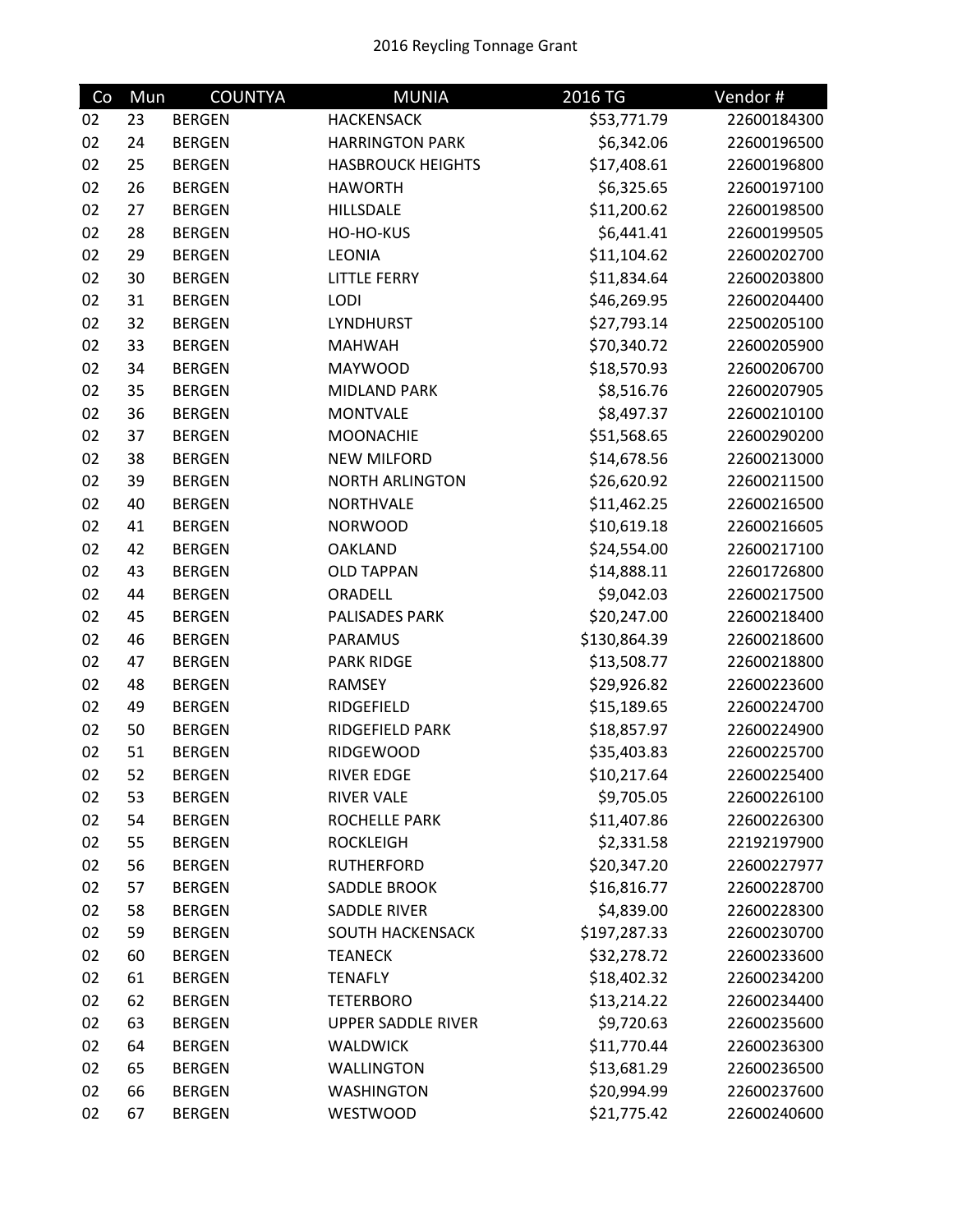| Co | Mun | <b>COUNTYA</b>    | <b>MUNIA</b>           | 2016 TG     | Vendor#     |
|----|-----|-------------------|------------------------|-------------|-------------|
| 02 | 68  | <b>BERGEN</b>     | <b>WOODCLIFF LAKE</b>  | \$15,714.64 | 22600241900 |
| 02 | 69  | <b>BERGEN</b>     | <b>WOOD RIDGE</b>      | \$10,814.49 | 22600242100 |
| 02 | 70  | <b>BERGEN</b>     | <b>WYCKOFF</b>         | \$24,880.16 | 22600242500 |
| 03 | 01  | <b>BURLINGTON</b> | <b>BASS RIVER</b>      | \$2,323.57  | 21600851700 |
| 03 | 02  | <b>BURLINGTON</b> | <b>BEVERLY</b>         | \$4,074.34  | 21600009500 |
| 03 | 03  | <b>BURLINGTON</b> | <b>BORDENTOWN CITY</b> | \$6,247.68  | 21600036300 |
| 03 | 04  | <b>BURLINGTON</b> | <b>BORDENTOWN TWP</b>  | \$21,558.13 | 21600036500 |
| 03 | 05  | <b>BURLINGTON</b> | <b>BURLINGTON CITY</b> | \$16,644.67 | 21600040100 |
| 03 | 06  | <b>BURLINGTON</b> | <b>BURLINGTON TWP</b>  | \$28,038.40 | 21600040905 |
| 03 | 07  | <b>BURLINGTON</b> | CHESTERFIELD           | \$1,952.53  | 22175389300 |
| 03 | 08  | <b>BURLINGTON</b> | CINNAMINSON            | \$25,206.05 | 21600047115 |
| 03 | 09  | <b>BURLINGTON</b> | <b>DELANCO</b>         | \$7,893.16  | 21600051900 |
| 03 | 10  | <b>BURLINGTON</b> | <b>DELRAN</b>          | \$22,627.19 | 21600052500 |
| 03 | 11  | <b>BURLINGTON</b> | <b>EASTAMPTON</b>      | \$9,209.13  | 21600831615 |
| 03 | 12  | <b>BURLINGTON</b> | <b>EDGEWATER PARK</b>  | \$19,626.38 | 21600013305 |
| 03 | 13  | <b>BURLINGTON</b> | <b>EVESHAM</b>         | \$57,943.32 | 21600055600 |
| 03 | 14  | <b>BURLINGTON</b> | <b>FIELDSBORO</b>      | \$913.51    | 21600018600 |
| 03 | 15  | <b>BURLINGTON</b> | <b>FLORENCE</b>        | \$33,937.59 | 21600062300 |
| 03 | 16  | <b>BURLINGTON</b> | <b>HAINESPORT</b>      | \$7,201.98  | 21600646100 |
| 03 | 17  | <b>BURLINGTON</b> | <b>LUMBERTON</b>       | \$12,829.05 | 21600081400 |
| 03 | 18  | <b>BURLINGTON</b> | MANSFIELD              | \$13,619.75 | 21073262800 |
| 03 | 19  | <b>BURLINGTON</b> | <b>MAPLE SHADE</b>     | \$30,805.94 | 21600082700 |
| 03 | 20  | <b>BURLINGTON</b> | <b>MEDFORD</b>         | \$28,694.52 | 21600085277 |
| 03 | 21  | <b>BURLINGTON</b> | <b>MEDFORD LAKES</b>   | \$5,292.21  | 21600085000 |
| 03 | 22  | <b>BURLINGTON</b> | <b>MOORESTOWN</b>      | \$30,795.11 | 21600089600 |
| 03 | 23  | <b>BURLINGTON</b> | <b>MT HOLLY</b>        | \$12,845.40 | 21600090200 |
| 03 | 24  | <b>BURLINGTON</b> | <b>MOUNT LAUREL</b>    | \$48,014.73 | 22191586800 |
| 03 | 25  | <b>BURLINGTON</b> | <b>NEW HANOVER</b>     | \$1,253.08  | 21600695600 |
| 03 | 26  | <b>BURLINGTON</b> | <b>NORTH HANOVER</b>   | \$9,042.50  | 22176180800 |
| 03 | 27  | <b>BURLINGTON</b> | PALMYRA                | \$10,998.94 | 21600098300 |
| 03 | 28  | <b>BURLINGTON</b> | PEMBERTON BORO         | \$2,277.14  | 21600099401 |
| 03 | 29  | <b>BURLINGTON</b> | PEMBERTON TWP          | \$38,682.29 | 21600746700 |
| 03 | 30  | <b>BURLINGTON</b> | <b>RIVERSIDE</b>       | \$13,399.77 | 21600106800 |
| 03 | 31  | <b>BURLINGTON</b> | <b>RIVERTON</b>        | \$3,749.49  | 21600029805 |
| 03 | 32  | <b>BURLINGTON</b> | SHAMONG                | \$1,255.12  | 22206862400 |
| 03 | 33  | <b>BURLINGTON</b> | SOUTHAMPTON            | \$20,827.18 | 21600704500 |
| 03 | 34  | <b>BURLINGTON</b> | SPRINGFIELD            | \$14,329.08 | 21074434400 |
| 03 | 35  | <b>BURLINGTON</b> | <b>TABERNACLE</b>      | \$11,468.71 | 21600033000 |
| 03 | 36  | <b>BURLINGTON</b> | <b>WASHINGTON</b>      | \$1,263.83  | 21600019800 |
| 03 | 37  | <b>BURLINGTON</b> | <b>WESTAMPTON</b>      | \$41,143.58 | 21073318900 |
| 03 | 38  | <b>BURLINGTON</b> | <b>WILLINGBORO</b>     | \$48,085.36 | 21600738100 |
| 03 | 39  | <b>BURLINGTON</b> | <b>WOODLAND</b>        | \$2,154.75  | 22190377400 |
| 03 | 40  | <b>BURLINGTON</b> | <b>WRIGHTSTOWN</b>     | \$2,796.99  | 21600137900 |
| 04 | 01  | CAMDEN            | <b>AUDUBON</b>         | \$10,602.15 | 21600005900 |
| 04 | 02  | CAMDEN            | <b>AUDUBON PARK</b>    | \$1,400.64  | 22219017000 |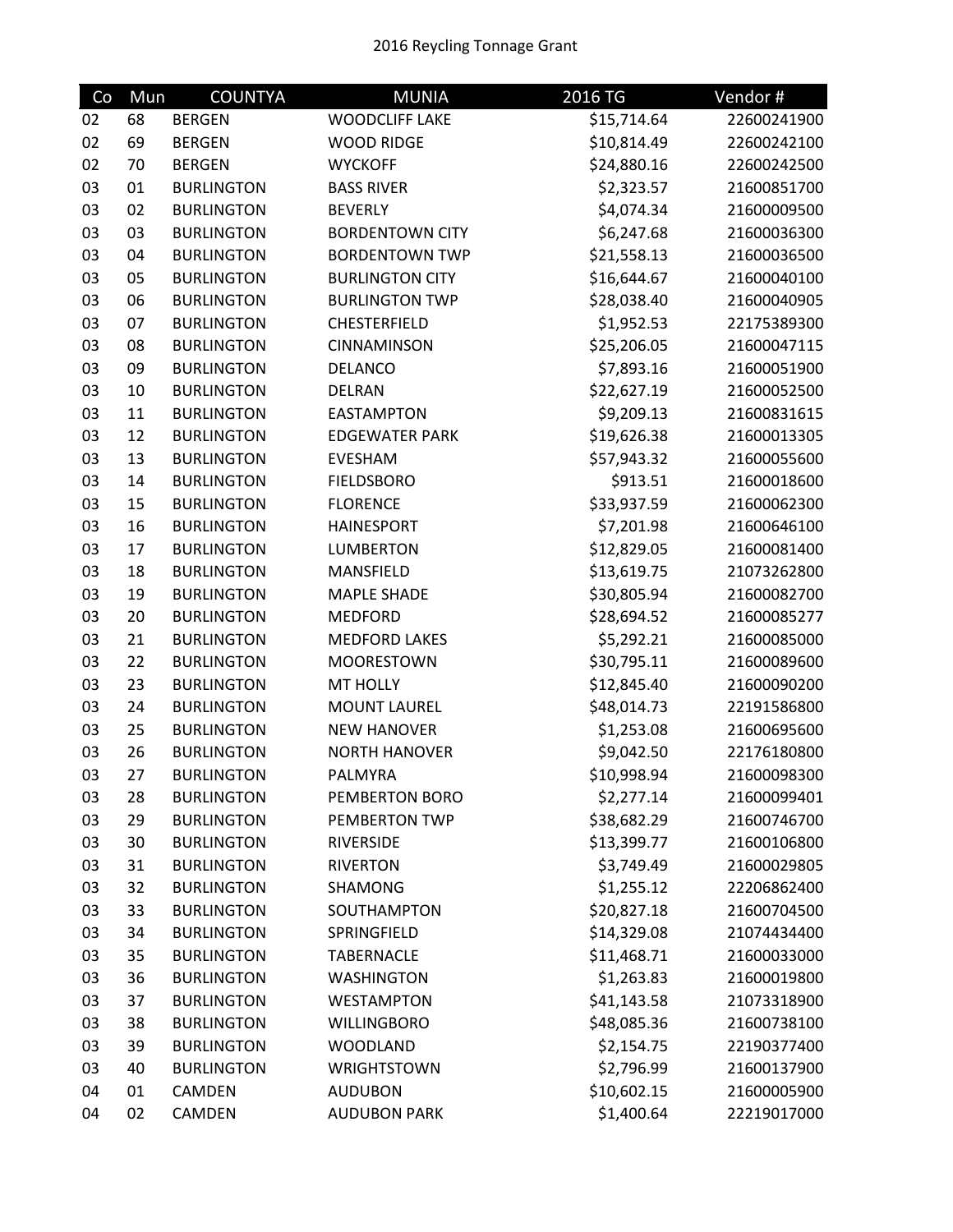| Co | Mun | <b>COUNTYA</b>  | <b>MUNIA</b>           | 2016 TG      | Vendor#     |
|----|-----|-----------------|------------------------|--------------|-------------|
| 04 | 03  | CAMDEN          | <b>BARRINGTON</b>      | \$7,012.61   | 21600007400 |
| 04 | 04  | CAMDEN          | <b>BELLMAWR</b>        | \$12,338.16  | 21600007900 |
| 04 | 05  | CAMDEN          | <b>BERLIN BORO</b>     | \$10,221.51  | 21600008500 |
| 04 | 06  | CAMDEN          | <b>BERLIN TWP</b>      | \$10,350.80  | 21600008600 |
| 04 | 07  | CAMDEN          | <b>BROOKLAWN</b>       | \$4,824.34   | 21600038900 |
| 04 | 08  | CAMDEN          | CAMDEN                 | \$36,761.45  | 21600041800 |
| 04 | 09  | CAMDEN          | <b>CHERRY HILL</b>     | \$103,329.12 | 21600052300 |
| 04 | 10  | CAMDEN          | <b>CHESILHURST</b>     | \$1,954.32   | 21600062915 |
| 04 | 11  | CAMDEN          | <b>CLEMENTON</b>       | \$4,854.84   | 21600047700 |
| 04 | 12  | CAMDEN          | <b>COLLINGSWOOD</b>    | \$13,754.79  | 21600048400 |
| 04 | 13  | CAMDEN          | <b>GIBBSBORO</b>       | \$1,342.36   | 21600813100 |
| 04 | 14  | CAMDEN          | <b>GLOUCESTER CITY</b> | \$14,278.86  | 21600065900 |
| 04 | 15  | CAMDEN          | <b>GLOUCESTER TWP</b>  | \$79,572.81  | 21600066400 |
| 04 | 16  | CAMDEN          | <b>HADDON</b>          | \$15,117.66  | 21600067900 |
| 04 | 17  | CAMDEN          | HADDONFIELD            | \$15,330.91  | 21600068100 |
| 04 | 18  | CAMDEN          | <b>HADDON HEIGHTS</b>  | \$8,718.39   | 21600067700 |
| 04 | 19  | <b>CAMDEN</b>   | <b>HI-NELLA</b>        | \$0.00       | 22207102400 |
| 04 | 20  | CAMDEN          | <b>LAUREL SPRINGS</b>  | \$2,480.97   | 21600078700 |
| 04 | 21  | CAMDEN          | LAWNSIDE               | \$3,582.96   | 21600078900 |
| 04 | 22  | CAMDEN          | LINDENWOLD             | \$24,048.96  | 21600079800 |
| 04 | 23  | CAMDEN          | <b>MAGNOLIA</b>        | \$5,644.68   | 21600081800 |
| 04 | 24  | CAMDEN          | MERCHANTVILLE          | \$4,214.55   | 21600086100 |
| 04 | 25  | CAMDEN          | <b>MOUNT EPHRAIM</b>   | \$5,806.05   | 21600090100 |
| 04 | 26  | CAMDEN          | <b>OAKLYN</b>          | \$5,624.13   | 21600095000 |
| 04 | 27  | CAMDEN          | PENNSAUKEN             | \$38,880.83  | 21600100000 |
| 04 | 28  | CAMDEN          | PINE HILL              | \$7,280.16   | 21600101100 |
| 04 | 29  | CAMDEN          | <b>PINE VALLEY</b>     | \$261.73     | 21600101200 |
| 04 | 30  | CAMDEN          | RUNNEMEDE              | \$9,558.48   | 21600108177 |
| 04 | 31  | CAMDEN          | SOMERDALE              | \$10,687.74  | 21600119500 |
| 04 | 32  | CAMDEN          | <b>STRATFORD</b>       | \$5,618.18   | 21600540800 |
| 04 | 33  | CAMDEN          | <b>TAVISTOCK</b>       | \$0.00       | 22251105399 |
| 04 | 34  | CAMDEN          | <b>VOORHEES</b>        | \$31,169.72  | 21073604600 |
| 04 | 35  | CAMDEN          | <b>WATERFORD</b>       | \$17,066.70  | 21600134100 |
| 04 | 36  | CAMDEN          | WINSLOW                | \$36,697.59  | 21600657600 |
| 04 | 37  | CAMDEN          | <b>WOODLYNNE</b>       | \$3,502.50   | 21600137500 |
| 05 | 01  | <b>CAPE MAY</b> | <b>AVALON</b>          | \$7,941.42   | 21600006500 |
| 05 | 02  | <b>CAPE MAY</b> | <b>CAPE MAY</b>        | \$18,845.79  | 21600042900 |
| 05 | 03  | <b>CAPE MAY</b> | <b>CAPE MAY POINT</b>  | \$585.47     | 21600043505 |
| 05 | 04  | <b>CAPE MAY</b> | <b>DENNIS</b>          | \$7,691.73   | 21600052900 |
| 05 | 05  | <b>CAPE MAY</b> | <b>LOWER</b>           | \$45,397.48  | 21600570000 |
| 05 | 06  | <b>CAPE MAY</b> | <b>MIDDLE</b>          | \$34,639.98  | 21600086877 |
| 05 | 07  | <b>CAPE MAY</b> | NORTH WILDWOOD         | \$12,602.79  | 21600094402 |
| 05 | 08  | <b>CAPE MAY</b> | <b>OCEAN CITY</b>      | \$26,839.17  | 21600095200 |
| 05 | 09  | <b>CAPE MAY</b> | SEA ISLE CITY          | \$12,401.67  | 21600116400 |
| 05 | 10  | CAPE MAY        | <b>STONE HARBOR</b>    | \$6,053.64   | 21600121700 |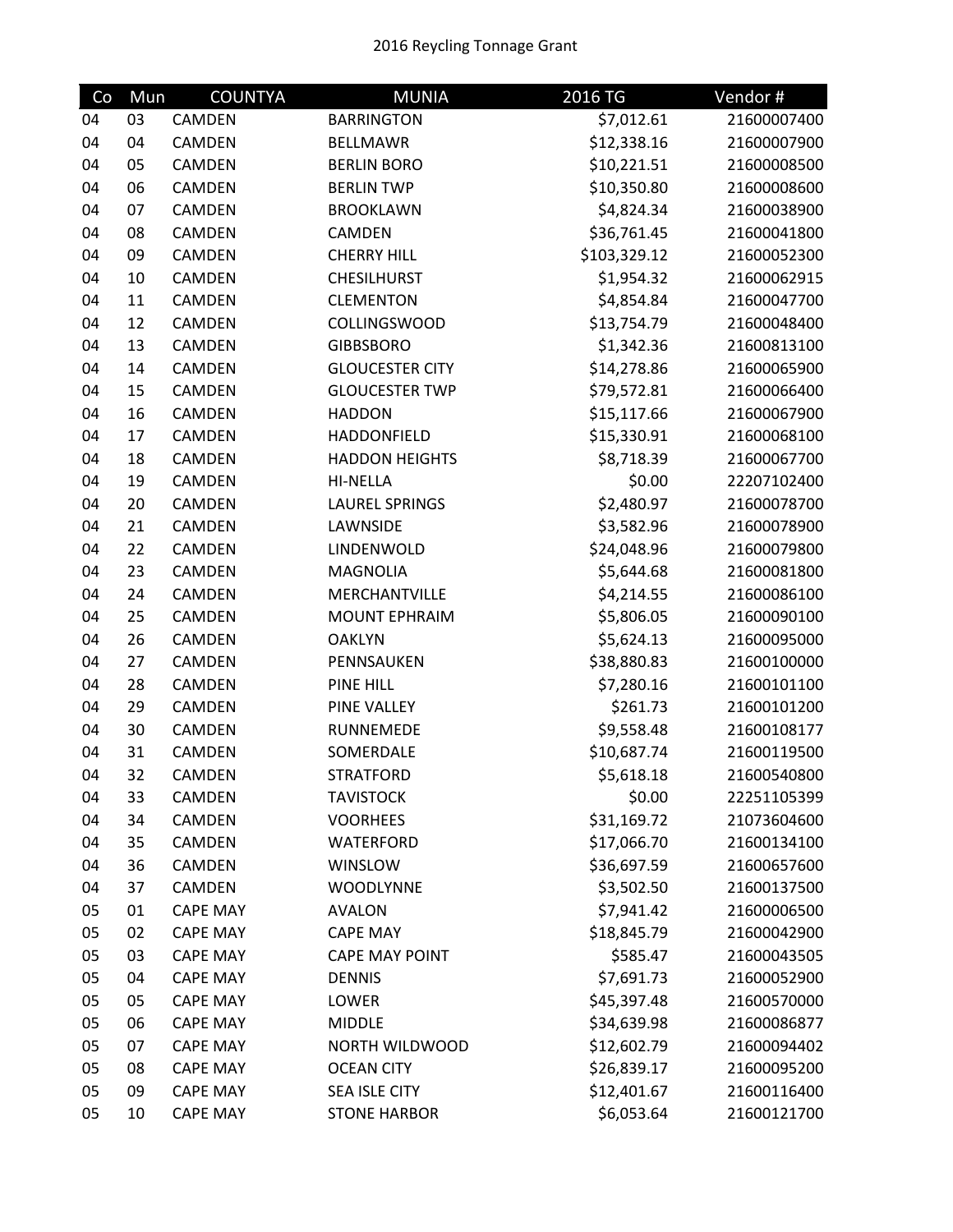| Co | Mun | <b>COUNTYA</b>    | <b>MUNIA</b>           | 2016 TG      | Vendor#     |
|----|-----|-------------------|------------------------|--------------|-------------|
| 05 | 11  | <b>CAPE MAY</b>   | <b>UPPER</b>           | \$18,401.46  | 21600132401 |
| 05 | 12  | <b>CAPE MAY</b>   | <b>WEST CAPE MAY</b>   | \$1,534.07   | 22607359000 |
| 05 | 13  | <b>CAPE MAY</b>   | <b>WEST WILDWOOD</b>   | \$977.85     | 21600135305 |
| 05 | 14  | <b>CAPE MAY</b>   | <b>WILDWOOD</b>        | \$15,449.38  | 21600136000 |
| 05 | 15  | <b>CAPE MAY</b>   | <b>WILDWOOD CREST</b>  | \$13,311.42  | 21600136100 |
| 05 | 16  | <b>CAPE MAY</b>   | <b>WOODBINE</b>        | \$2,618.83   | 21600136800 |
| 06 | 01  | CUMBERLAND        | <b>BRIDGETON</b>       | \$64,233.68  | 21600038000 |
| 06 | 02  | CUMBERLAND        | COMMERCIAL             | \$5,759.76   | 22184521201 |
| 06 | 03  | CUMBERLAND        | <b>DEERFIELD</b>       | \$8,203.71   | 21600051701 |
| 06 | 04  | CUMBERLAND        | <b>DOWNE</b>           | \$2,283.78   | 22199335100 |
| 06 | 05  | CUMBERLAND        | <b>FAIRFIELD</b>       | \$0.00       | 21600055900 |
| 06 | 06  | CUMBERLAND        | <b>GREENWICH</b>       | \$1,119.84   | 22600184000 |
| 06 | 07  | CUMBERLAND        | <b>HOPEWELL</b>        | \$3,317.55   | 22186193500 |
| 06 | 08  | CUMBERLAND        | LAWRENCE               | \$47,748.76  | 21600079005 |
| 06 | 09  | CUMBERLAND        | <b>MAURICE RIVER</b>   | \$6,647.46   | 21600084100 |
| 06 | 10  | CUMBERLAND        | MILLVILLE              | \$54,844.69  | 21600087500 |
| 06 | 11  | CUMBERLAND        | <b>SHILOH</b>          | \$598.00     | 21600031401 |
| 06 | 12  | CUMBERLAND        | <b>STOW CREEK</b>      | \$1,686.00   | 21600014705 |
| 06 | 13  | CUMBERLAND        | <b>UPPER DEERFIELD</b> | \$24,069.56  | 21600132100 |
| 06 | 14  | CUMBERLAND        | <b>VINELAND</b>        | \$282,503.71 | 21600167003 |
| 07 | 01  | <b>ESSEX</b>      | <b>BELLEVILLE</b>      | \$46,967.13  | 22600164500 |
| 07 | 02  | <b>ESSEX</b>      | <b>BLOOMFIELD</b>      | \$59,243.97  | 22600166400 |
| 07 | 03  | <b>ESSEX</b>      | CALDWELL               | \$7,367.25   | 22600169800 |
| 07 | 04  | <b>ESSEX</b>      | <b>CEDAR GROVE</b>     | \$15,790.96  | 22600170900 |
| 07 | 05  | <b>ESSEX</b>      | <b>EAST ORANGE</b>     | \$106,334.22 | 22601176900 |
| 07 | 06  | <b>ESSEX</b>      | <b>ESSEX FELLS</b>     | \$5,419.03   | 22600179200 |
| 07 | 07  | <b>ESSEX</b>      | <b>FAIRFIELD</b>       | \$25,347.33  | 22600170000 |
| 07 | 08  | <b>ESSEX</b>      | <b>GLEN RIDGE</b>      | \$10,390.47  | 22600183400 |
| 07 | 09  | <b>ESSEX</b>      | <b>IRVINGTON</b>       | \$23,721.97  | 22600200505 |
| 07 | 10  | <b>ESSEX</b>      | <b>LIVINGSTON</b>      | \$41,959.86  | 22600204000 |
| 07 | 11  | <b>ESSEX</b>      | MAPLEWOOD              | \$24,220.85  | 22600206500 |
| 07 | 12  | <b>ESSEX</b>      | MILLBURN               | \$17,897.94  | 22600208300 |
| 07 | 13  | <b>ESSEX</b>      | <b>MONTCLAIR</b>       | \$39,830.85  | 22600209400 |
| 07 | 14  | <b>ESSEX</b>      | <b>NEWARK</b>          | \$232,153.31 | 22600250703 |
| 07 | 15  | <b>ESSEX</b>      | NORTH CALDWELL         | \$8,144.01   | 22600215600 |
| 07 | 16  | <b>ESSEX</b>      | <b>NUTLEY</b>          | \$37,772.87  | 22600216700 |
| 07 | 17  | <b>ESSEX</b>      | ORANGE                 | \$11,732.49  | 22600217800 |
| 07 | 18  | <b>ESSEX</b>      | ROSELAND               | \$7,125.98   | 22600227000 |
| 07 | 19  | <b>ESSEX</b>      | SOUTH ORANGE           | \$16,205.72  | 22600230900 |
| 07 | 20  | <b>ESSEX</b>      | <b>VERONA</b>          | \$16,287.72  | 22600236000 |
| 07 | 21  | <b>ESSEX</b>      | <b>WEST CALDWELL</b>   | \$32,947.33  | 22600239105 |
| 07 | 22  | <b>ESSEX</b>      | <b>WEST ORANGE</b>     | \$54,437.44  | 22600239600 |
| 08 | 01  | <b>GLOUCESTER</b> | <b>CLAYTON</b>         | \$8,189.47   | 21600047500 |
| 08 | 02  | <b>GLOUCESTER</b> | <b>DEPTFORD</b>        | \$42,107.45  | 21600053200 |
| 08 | 03  | <b>GLOUCESTER</b> | <b>EAST GREENWICH</b>  | \$13,766.42  | 21600054300 |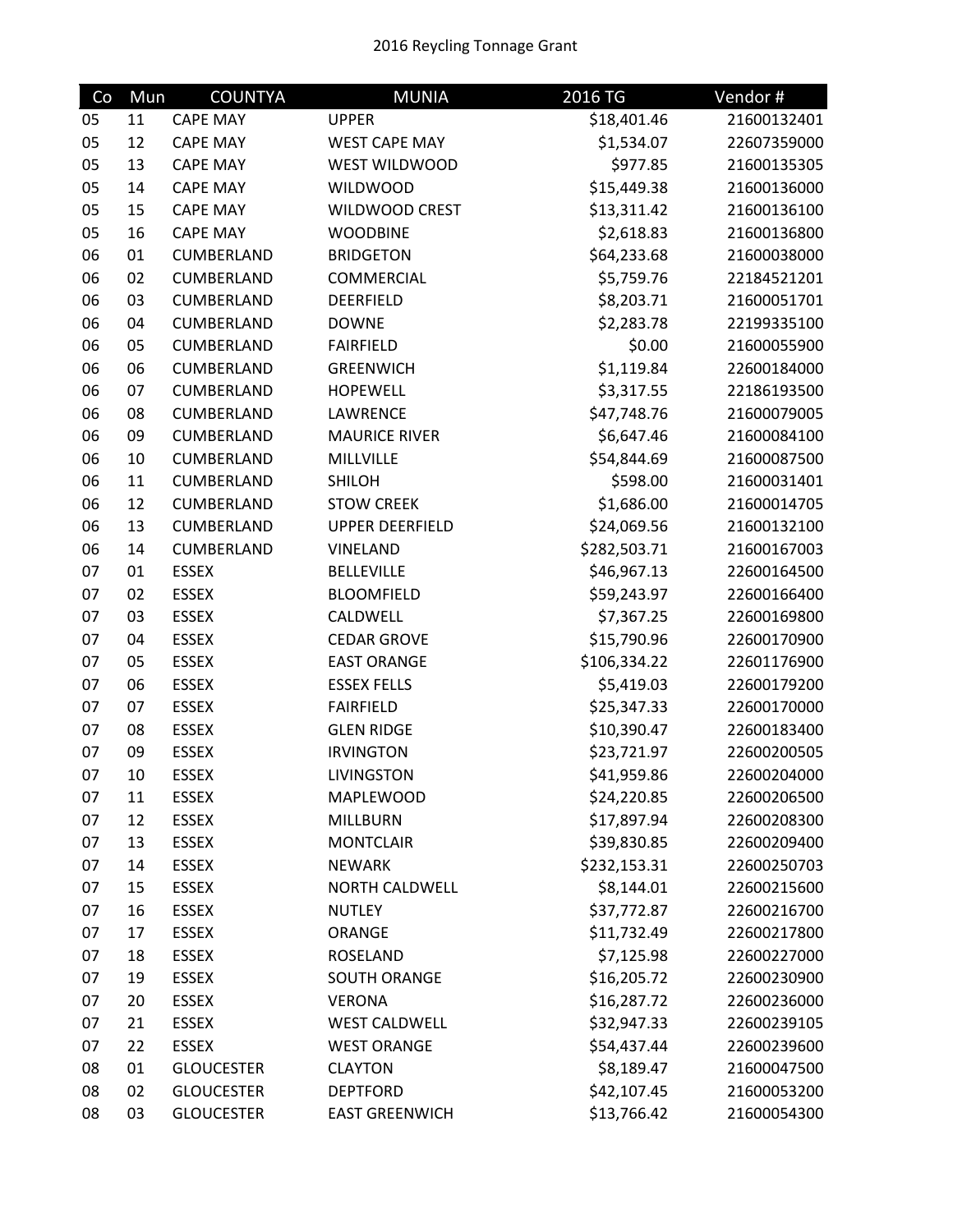| Co | Mun | <b>COUNTYA</b>    | <b>MUNIA</b>            | 2016 TG      | Vendor#     |
|----|-----|-------------------|-------------------------|--------------|-------------|
| 08 | 04  | <b>GLOUCESTER</b> | <b>ELK</b>              | \$4,992.39   | 21600025100 |
| 08 | 05  | <b>GLOUCESTER</b> | <b>FRANKLIN</b>         | \$55,164.82  | 21600063000 |
| 08 | 06  | <b>GLOUCESTER</b> | <b>GLASSBORO</b>        | \$29,321.60  | 21600065701 |
| 08 | 07  | <b>GLOUCESTER</b> | <b>GREENWICH</b>        | \$7,117.09   | 21600067115 |
| 08 | 08  | <b>GLOUCESTER</b> | <b>HARRISON</b>         | \$42,728.15  | 21600070400 |
| 08 | 09  | <b>GLOUCESTER</b> | LOGAN                   | \$109,176.66 | 21600523900 |
| 08 | 10  | <b>GLOUCESTER</b> | <b>MANTUA</b>           | \$77,363.22  | 21600082500 |
| 08 | 11  | <b>GLOUCESTER</b> | <b>MONROE</b>           | \$49,321.44  | 21600089200 |
| 08 | 12  | <b>GLOUCESTER</b> | <b>NATIONAL PARK</b>    | \$3,129.61   | 21600739300 |
| 08 | 13  | <b>GLOUCESTER</b> | NEWFIELD                | \$1,497.84   | 22193465200 |
| 08 | 14  | <b>GLOUCESTER</b> | <b>PAULSBORO</b>        | \$8,795.82   | 21600098900 |
| 08 | 15  | <b>GLOUCESTER</b> | PITMAN                  | \$10,867.92  | 21600101300 |
| 08 | 16  | <b>GLOUCESTER</b> | <b>SOUTH HARRISON</b>   | \$1,490.43   | 22210103900 |
| 08 | 17  | <b>GLOUCESTER</b> | SWEDESBORO              | \$6,911.18   | 21600122501 |
| 08 | 18  | <b>GLOUCESTER</b> | <b>WASHINGTON</b>       | \$60,463.56  | 21600133800 |
| 08 | 19  | <b>GLOUCESTER</b> | WENONAH                 | \$2,077.80   | 21600134500 |
| 08 | 20  | <b>GLOUCESTER</b> | <b>WEST DEPTFORD</b>    | \$51,513.88  | 21600134800 |
| 08 | 21  | <b>GLOUCESTER</b> | WESTVILLE               | \$5,938.71   | 21600135700 |
| 08 | 22  | <b>GLOUCESTER</b> | <b>WOODBURY</b>         | \$12,751.57  | 21600136900 |
| 08 | 23  | <b>GLOUCESTER</b> | <b>WOODBURY HEIGHTS</b> | \$4,115.45   | 21600137100 |
| 08 | 24  | <b>GLOUCESTER</b> | <b>WOOLWICH</b>         | \$28,761.57  | 22185391900 |
| 09 | 01  | <b>HUDSON</b>     | <b>BAYONNE</b>          | \$99,118.74  | 22600164200 |
| 09 | 02  | <b>HUDSON</b>     | <b>EAST NEWARK</b>      | \$3,249.57   | 22600176700 |
| 09 | 03  | <b>HUDSON</b>     | <b>GUTTENBERG</b>       | \$14,535.27  | 22600184100 |
| 09 | 04  | <b>HUDSON</b>     | <b>HARRISON</b>         | \$14,230.69  | 22600196605 |
| 09 | 05  | <b>HUDSON</b>     | <b>HOBOKEN</b>          | \$76,021.50  | 22600199300 |
| 09 | 06  | <b>HUDSON</b>     | <b>JERSEY CITY</b>      | \$423,248.06 | 22600201304 |
| 09 | 07  | <b>HUDSON</b>     | <b>KEARNY</b>           | \$58,922.07  | 22600201700 |
| 09 | 08  | <b>HUDSON</b>     | <b>NORTH BERGEN</b>     | \$76,560.58  | 22600215100 |
| 09 | 09  | <b>HUDSON</b>     | <b>SECAUCUS</b>         | \$156,352.94 | 22600229300 |
| 09 | 10  | <b>HUDSON</b>     | <b>UNION CITY</b>       | \$95,935.65  | 22600235400 |
| 09 | 11  | <b>HUDSON</b>     | WEEHAWKEN               | \$14,608.50  | 22600288600 |
| 09 | 12  | <b>HUDSON</b>     | <b>WEST NEW YORK</b>    | \$90,822.21  | 22600239400 |
| 10 | 01  | <b>HUNTERDON</b>  | ALEXANDRIA              | \$4,168.80   | 22601510800 |
| 10 | 02  | <b>HUNTERDON</b>  | <b>BETHLEHEM</b>        | \$2,540.15   | 22600166005 |
| 10 | 03  | <b>HUNTERDON</b>  | <b>BLOOMSBURY</b>       | \$1,393.61   | 22600167200 |
| 10 | 04  | <b>HUNTERDON</b>  | <b>CALIFON</b>          | \$896.27     | 22181710300 |
| 10 | 05  | <b>HUNTERDON</b>  | <b>CLINTON TOWN</b>     | \$3,254.91   | 22600172902 |
| 10 | 06  | <b>HUNTERDON</b>  | <b>CLINTON TWP</b>      | \$7,503.49   | 22600173100 |
| 10 | 07  | <b>HUNTERDON</b>  | DELAWARE                | \$3,131.92   | 22600174400 |
| 10 | 08  | <b>HUNTERDON</b>  | <b>EAST AMWELL</b>      | \$3,150.10   | 22600175801 |
| 10 | 09  | <b>HUNTERDON</b>  | <b>FLEMINGTON</b>       | \$4,299.11   | 22600180305 |
| 10 | 10  | <b>HUNTERDON</b>  | <b>FRANKLIN</b>         | \$4,835.31   | 22600182100 |
| 10 | 11  | <b>HUNTERDON</b>  | <b>FRENCHTOWN</b>       | \$1,319.38   | 23709653100 |
| 10 | 12  | <b>HUNTERDON</b>  | <b>GLEN GARDNER</b>     | \$1,937.14   | 22216024500 |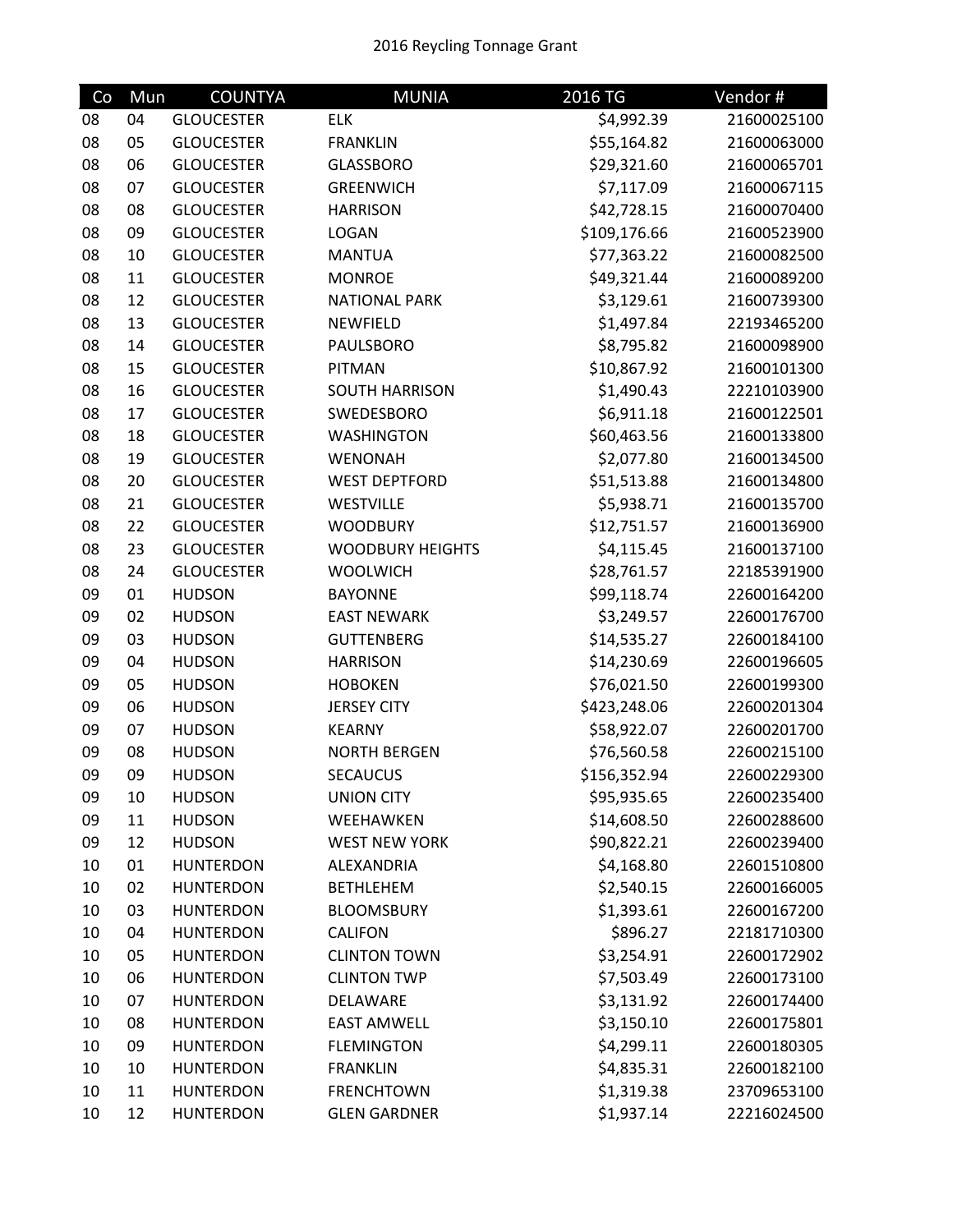| Co | Mun | <b>COUNTYA</b>   | <b>MUNIA</b>           | 2016 TG      | Vendor#     |
|----|-----|------------------|------------------------|--------------|-------------|
| 10 | 13  | <b>HUNTERDON</b> | <b>HAMPTON</b>         | \$1,594.53   | 22600185300 |
| 10 | 14  | <b>HUNTERDON</b> | <b>HIGH BRIDGE</b>     | \$1,759.61   | 22600197800 |
| 10 | 15  | <b>HUNTERDON</b> | <b>HOLLAND</b>         | \$25,165.83  | 22600199700 |
| 10 | 16  | <b>HUNTERDON</b> | <b>KINGWOOD</b>        | \$6,411.92   | 22600296400 |
| 10 | 17  | <b>HUNTERDON</b> | LAMBERTVILLE           | \$9,112.96   | 22600202100 |
| 10 | 18  | <b>HUNTERDON</b> | <b>LEBANON BORO</b>    | \$11,896.73  | 22201427400 |
| 10 | 19  | <b>HUNTERDON</b> | <b>LEBANON TWP</b>     | \$11,884.42  | 22600202400 |
| 10 | 20  | <b>HUNTERDON</b> | <b>MILFORD</b>         | \$3,506.97   | 22600208199 |
| 10 | 21  | <b>HUNTERDON</b> | <b>RARITAN</b>         | \$40,150.49  | 22600295700 |
| 10 | 22  | <b>HUNTERDON</b> | <b>READINGTON</b>      | \$15,471.40  | 22600224500 |
| 10 | 23  | <b>HUNTERDON</b> | <b>STOCKTON</b>        | \$1,032.32   | 22600232800 |
| 10 | 24  | <b>HUNTERDON</b> | <b>TEWKSBURY</b>       | \$2,952.73   | 22600234500 |
| 10 | 25  | <b>HUNTERDON</b> | <b>UNION</b>           | \$3,531.35   | 22600235300 |
| 10 | 26  | <b>HUNTERDON</b> | <b>WEST AMWELL</b>     | \$5,257.46   | 22600238900 |
| 11 | 01  | <b>MERCER</b>    | <b>EAST WINDSOR</b>    | \$31,365.87  | 21600487900 |
| 11 | 02  | <b>MERCER</b>    | <b>EWING</b>           | \$37,237.98  | 21600055777 |
| 11 | 03  | <b>MERCER</b>    | <b>HAMILTON</b>        | \$150,719.25 | 21600069177 |
| 11 | 04  | <b>MERCER</b>    | <b>HIGHTSTOWN</b>      | \$5,181.31   | 21600072100 |
| 11 | 05  | <b>MERCER</b>    | <b>HOPEWELL BORO</b>   | \$1,592.35   | 21600073700 |
| 11 | 06  | <b>MERCER</b>    | <b>HOPEWELL TWP</b>    | \$16,331.14  | 21600073800 |
| 11 | 07  | <b>MERCER</b>    | <b>LAWRENCE</b>        | \$55,730.49  | 21600079100 |
| 11 | 08  | <b>MERCER</b>    | <b>PENNINGTON</b>      | \$5,917.85   | 21600099500 |
| 11 | 11  | <b>MERCER</b>    | <b>TRENTON</b>         | \$0.00       | 21600124200 |
| 11 | 12  | <b>MERCER</b>    | <b>ROBBINSVILLE</b>    | \$78,679.68  | 21600134005 |
| 11 | 13  | <b>MERCER</b>    | <b>WEST WINDSOR</b>    | \$58,596.40  | 21600135400 |
| 11 | 14  | <b>MERCER</b>    | <b>PRINCETON</b>       | \$71,663.70  | 30074665400 |
| 12 | 01  | MIDDLESEX        | CARTERET               | \$33,884.27  | 22600170705 |
| 12 | 02  | MIDDLESEX        | <b>CRANBURY</b>        | \$98,055.64  | 22169220800 |
| 12 | 03  | MIDDLESEX        | <b>DUNELLEN</b>        | \$6,826.76   | 22600175600 |
| 12 | 04  | <b>MIDDLESEX</b> | <b>EAST BRUNSWICK</b>  | \$66,407.01  | 22600176000 |
| 12 | 05  | MIDDLESEX        | <b>EDISON</b>          | \$269,329.07 | 22600224105 |
| 12 | 06  | MIDDLESEX        | <b>HELMETTA</b>        | \$2,115.41   | 22600197600 |
| 12 | 07  | <b>MIDDLESEX</b> | <b>HIGHLAND PARK</b>   | \$11,404.05  | 22600198100 |
| 12 | 08  | MIDDLESEX        | <b>JAMESBURG</b>       | \$4,745.31   | 22600200700 |
| 12 | 09  | MIDDLESEX        | <b>METUCHEN</b>        | \$13,701.94  | 22600207500 |
| 12 | 10  | MIDDLESEX        | <b>MIDDLESEX</b>       | \$26,050.98  | 22600207605 |
| 12 | 11  | <b>MIDDLESEX</b> | <b>MILLTOWN</b>        | \$9,061.89   | 22600208700 |
| 12 | 12  | MIDDLESEX        | <b>MONROE</b>          | \$181,541.61 | 22600209210 |
| 12 | 13  | <b>MIDDLESEX</b> | <b>NEW BRUNSWICK</b>   | \$70,189.93  | 22600212700 |
| 12 | 14  | MIDDLESEX        | <b>NORTH BRUNSWICK</b> | \$52,593.59  | 22600215400 |
| 12 | 15  | <b>MIDDLESEX</b> | <b>OLD BRIDGE</b>      | \$43,172.92  | 22600205700 |
| 12 | 16  | MIDDLESEX        | PERTH AMBOY            | \$79,866.71  | 22600220605 |
| 12 | 17  | MIDDLESEX        | PISCATAWAY             | \$44,048.60  | 22600221600 |
| 12 | 18  | MIDDLESEX        | PLAINSBORO             | \$33,902.18  | 22601668200 |
| 12 | 19  | MIDDLESEX        | SAYREVILLE             | \$61,249.14  | 22600228800 |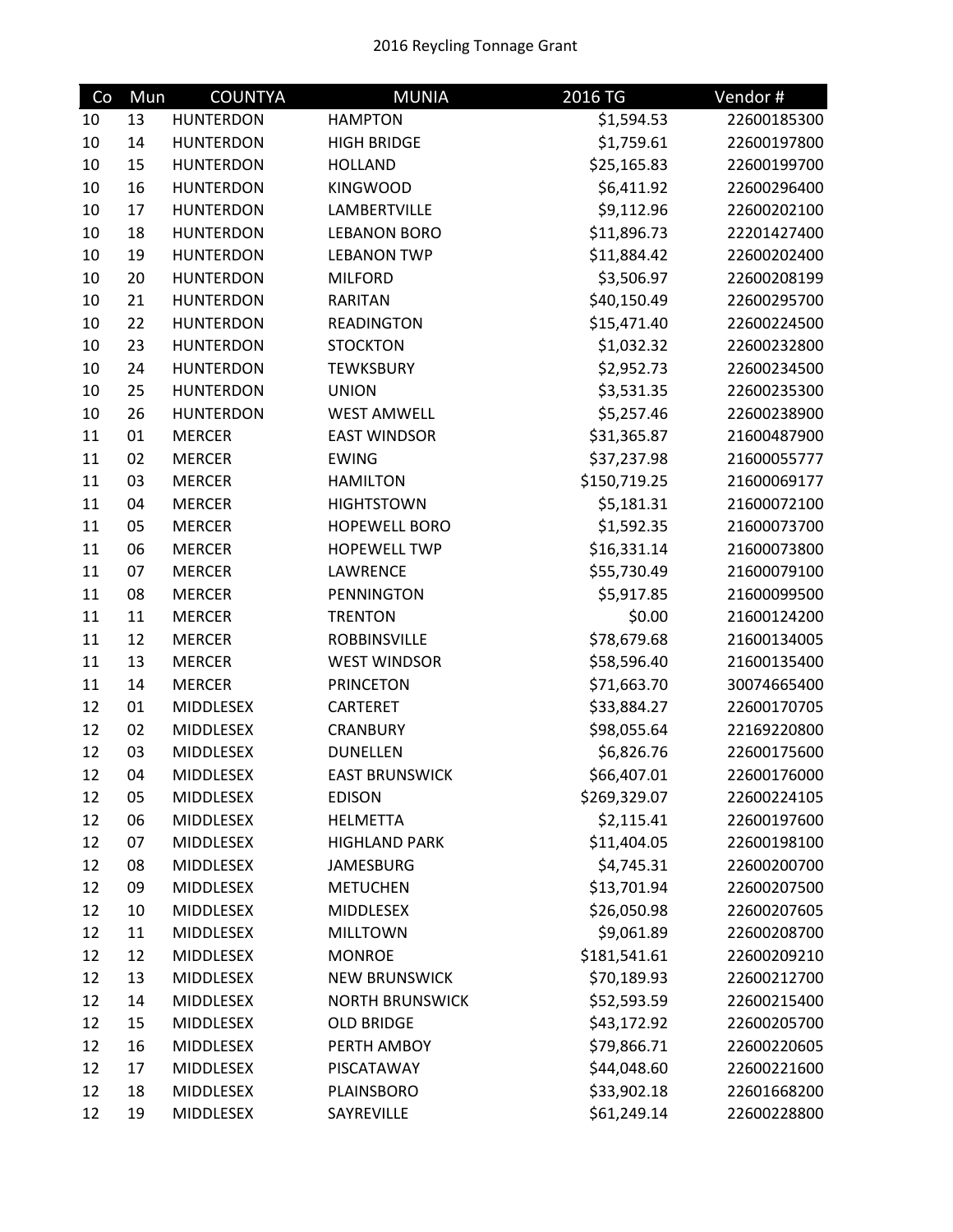| Co | Mun | <b>COUNTYA</b>   | <b>MUNIA</b>              | 2016 TG      | Vendor#     |
|----|-----|------------------|---------------------------|--------------|-------------|
| 12 | 20  | MIDDLESEX        | <b>SOUTH AMBOY</b>        | \$12,116.88  | 22600230000 |
| 12 | 21  | MIDDLESEX        | <b>SOUTH BRUNSWICK</b>    | \$190,633.10 | 22600230600 |
| 12 | 22  | MIDDLESEX        | <b>SOUTH PLAINFIELD</b>   | \$88,686.09  | 22600231200 |
| 12 | 23  | MIDDLESEX        | <b>SOUTH RIVER</b>        | \$22,365.78  | 22600231400 |
| 12 | 24  | MIDDLESEX        | SPOTSWOOD                 | \$52,500.45  | 22601637600 |
| 12 | 25  | <b>MIDDLESEX</b> | <b>WOODBRIDGE</b>         | \$147,187.38 | 22600241677 |
| 13 | 01  | <b>MONMOUTH</b>  | ABERDEEN                  | \$17,822.56  | 21600083800 |
| 13 | 02  | <b>MONMOUTH</b>  | <b>ALLENHURST</b>         | \$2,018.04   | 21600001000 |
| 13 | 03  | <b>MONMOUTH</b>  | <b>ALLENTOWN</b>          | \$1,900.38   | 21600001100 |
| 13 | 04  | <b>MONMOUTH</b>  | <b>ASBURY PARK</b>        | \$26,024.93  | 21600003500 |
| 13 | 05  | <b>MONMOUTH</b>  | <b>ATLANTIC HIGHLANDS</b> | \$7,898.79   | 21600005400 |
| 13 | 06  | <b>MONMOUTH</b>  | AVON BY THE SEA           | \$4,158.56   | 21600006600 |
| 13 | 07  | <b>MONMOUTH</b>  | <b>BELMAR</b>             | \$4,446.12   | 21600008100 |
| 13 | 08  | <b>MONMOUTH</b>  | <b>BRADLEY BEACH</b>      | \$5,226.68   | 21600037700 |
| 13 | 09  | <b>MONMOUTH</b>  | <b>BRIELLE</b>            | \$5,319.64   | 21600038300 |
| 13 | 10  | <b>MONMOUTH</b>  | <b>COLTS NECK</b>         | \$12,754.83  | 21600005700 |
| 13 | 11  | <b>MONMOUTH</b>  | <b>DEAL</b>               | \$4,137.14   | 21600051300 |
| 13 | 12  | <b>MONMOUTH</b>  | <b>EATONTOWN</b>          | \$31,488.36  | 21600054400 |
| 13 | 13  | <b>MONMOUTH</b>  | <b>ENGLISHTOWN</b>        | \$2,934.36   | 69022045002 |
| 13 | 14  | <b>MONMOUTH</b>  | <b>FAIR HAVEN</b>         | \$8,860.71   | 21600056000 |
| 13 | 15  | <b>MONMOUTH</b>  | <b>FARMINGDALE</b>        | \$10,155.93  | 21600056701 |
| 13 | 16  | <b>MONMOUTH</b>  | <b>FREEHOLD BORO</b>      | \$16,293.86  | 21600063300 |
| 13 | 17  | <b>MONMOUTH</b>  | <b>FREEHOLD TWP</b>       | \$91,879.35  | 21600063500 |
| 13 | 18  | <b>MONMOUTH</b>  | <b>HAZLET</b>             | \$15,116.29  | 21600105000 |
| 13 | 19  | <b>MONMOUTH</b>  | <b>HIGHLANDS</b>          | \$2,941.66   | 21600073000 |
| 13 | 20  | <b>MONMOUTH</b>  | <b>HOLMDEL</b>            | \$44,142.84  | 21600072700 |
| 13 | 21  | <b>MONMOUTH</b>  | <b>HOWELL</b>             | \$39,707.86  | 21600074900 |
| 13 | 22  | <b>MONMOUTH</b>  | INTERLAKEN                | \$0.00       | 21600075900 |
| 13 | 23  | <b>MONMOUTH</b>  | KEANSBURG                 | \$9,109.73   | 21600077205 |
| 13 | 24  | <b>MONMOUTH</b>  | <b>KEYPORT</b>            | \$1,581.37   | 21600077600 |
| 13 | 25  | <b>MONMOUTH</b>  | LITTLE SILVER             | \$11,366.92  | 21600022899 |
| 13 | 26  | <b>MONMOUTH</b>  | <b>LOCH ARBOUR</b>        | \$355.87     | 21600837700 |
| 13 | 27  | <b>MONMOUTH</b>  | <b>LONG BRANCH</b>        | \$43,931.37  | 21600080600 |
| 13 | 28  | <b>MONMOUTH</b>  | MANALAPAN                 | \$13,077.06  | 21600081905 |
| 13 | 29  | <b>MONMOUTH</b>  | MANASQUAN                 | \$14,354.40  | 21600082000 |
| 13 | 30  | <b>MONMOUTH</b>  | <b>MARLBORO</b>           | \$119,530.65 | 21600083015 |
| 13 | 31  | <b>MONMOUTH</b>  | <b>MATAWAN</b>            | \$7,180.09   | 21600083600 |
| 13 | 32  | <b>MONMOUTH</b>  | MIDDLETOWN                | \$75,840.62  | 21600087100 |
| 13 | 33  | <b>MONMOUTH</b>  | <b>MILLSTONE</b>          | \$7,934.37   | 21600087400 |
| 13 | 34  | <b>MONMOUTH</b>  | MONMOUTH BEACH            | \$6,756.82   | 21600024900 |
| 13 | 35  | <b>MONMOUTH</b>  | <b>NEPTUNE CITY</b>       | \$14,472.45  | 21600091300 |
| 13 | 36  | <b>MONMOUTH</b>  | <b>NEPTUNE TWP</b>        | \$48,429.07  | 21600091602 |
| 13 | 37  | <b>MONMOUTH</b>  | <b>OCEAN</b>              | \$45,785.45  | 21600095900 |
| 13 | 38  | <b>MONMOUTH</b>  | <b>OCEANPORT</b>          | \$4,859.82   | 21600027305 |
| 13 | 39  | <b>MONMOUTH</b>  | <b>RED BANK</b>           | \$16,243.41  | 21600105100 |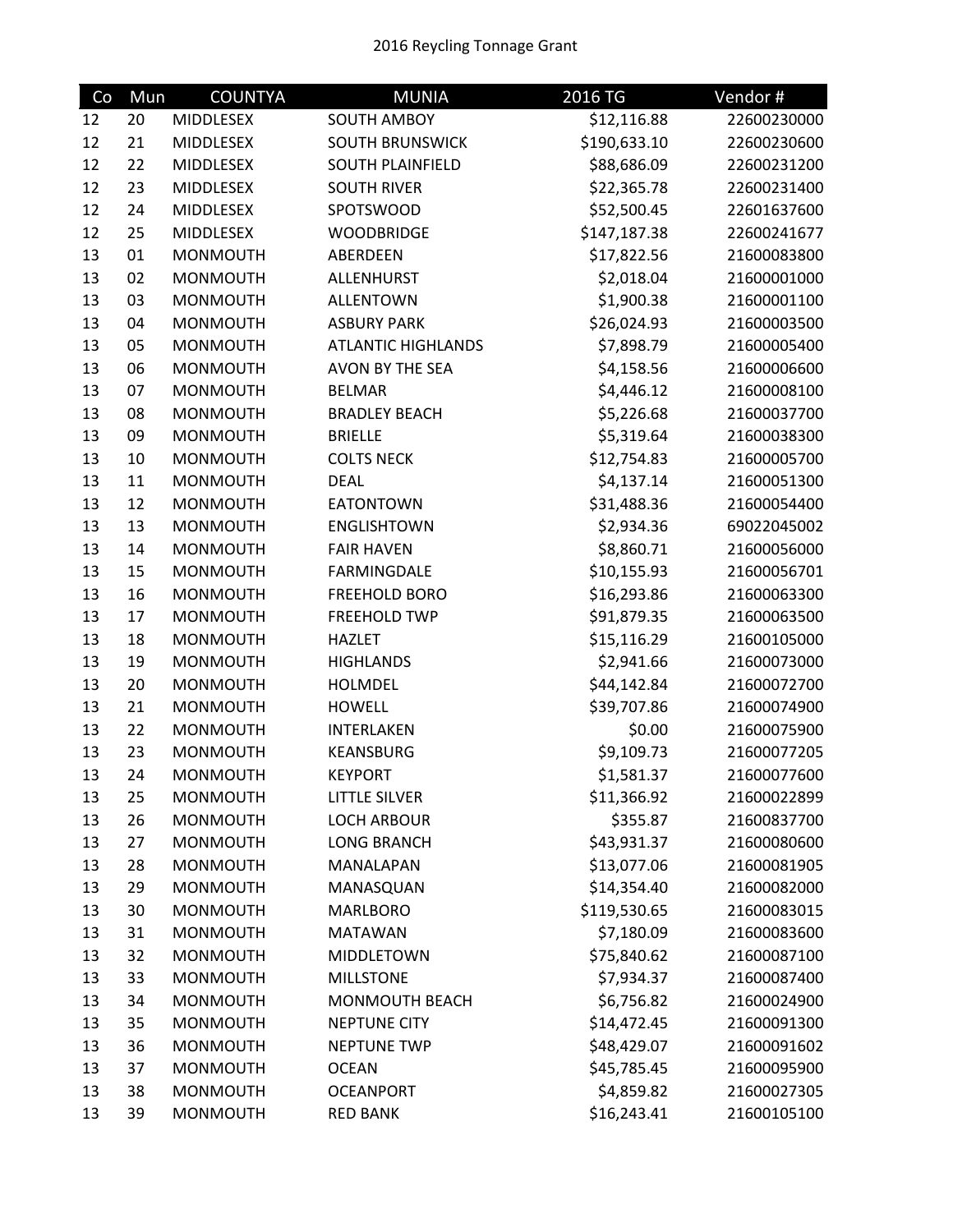| Co | Mun | <b>COUNTYA</b>  | <b>MUNIA</b>               | 2016 TG      | Vendor#     |
|----|-----|-----------------|----------------------------|--------------|-------------|
| 13 | 40  | <b>MONMOUTH</b> | <b>ROOSEVELT</b>           | \$1,103.07   | 21600107406 |
| 13 | 41  | <b>MONMOUTH</b> | <b>RUMSON</b>              | \$14,412.92  | 21600107900 |
| 13 | 42  | <b>MONMOUTH</b> | <b>SEA BRIGHT</b>          | \$3,002.98   | 21600116200 |
| 13 | 43  | <b>MONMOUTH</b> | <b>SEA GIRT</b>            | \$4,002.46   | 21600116305 |
| 13 | 44  | <b>MONMOUTH</b> | <b>SHREWSBURY BORO</b>     | \$16,461.48  | 21600118000 |
| 13 | 45  | <b>MONMOUTH</b> | <b>SHREWSBURY TWP</b>      | \$1,061.09   | 21600835500 |
| 13 | 46  | <b>MONMOUTH</b> | LAKE COMO                  | \$4,361.41   | 21600119800 |
| 13 | 47  | <b>MONMOUTH</b> | <b>SPRING LAKE</b>         | \$15,377.60  | 21600120300 |
| 13 | 48  | <b>MONMOUTH</b> | <b>SPRING LAKE HEIGHTS</b> | \$2,625.87   | 21600120400 |
| 13 | 49  | <b>MONMOUTH</b> | <b>TINTON FALLS</b>        | \$54,996.63  | 22213943000 |
| 13 | 50  | <b>MONMOUTH</b> | <b>UNION BEACH</b>         | \$8,811.27   | 21600126305 |
| 13 | 51  | <b>MONMOUTH</b> | <b>UPPER FREEHOLD</b>      | \$0.00       | 21600132200 |
| 13 | 52  | <b>MONMOUTH</b> | WALL                       | \$82,859.33  | 21600133700 |
| 13 | 53  | <b>MONMOUTH</b> | <b>WEST LONG BRANCH</b>    | \$29,661.42  | 21600135177 |
| 14 | 01  | <b>MORRIS</b>   | <b>BOONTON TOWN</b>        | \$12,967.64  | 22600167800 |
| 14 | 02  | <b>MORRIS</b>   | <b>BOONTON TWP</b>         | \$5,305.21   | 22175603400 |
| 14 | 03  | <b>MORRIS</b>   | <b>BUTLER</b>              | \$11,221.55  | 22600169300 |
| 14 | 04  | <b>MORRIS</b>   | <b>CHATHAM BORO</b>        | \$24,454.28  | 22600171300 |
| 14 | 05  | <b>MORRIS</b>   | <b>CHATHAM TWP</b>         | \$10,596.15  | 22600171500 |
| 14 | 06  | <b>MORRIS</b>   | <b>CHESTER BORO</b>        | \$5,944.47   | 22600171800 |
| 14 | 07  | <b>MORRIS</b>   | <b>CHESTER TWP</b>         | \$7,198.56   | 22600171900 |
| 14 | 08  | <b>MORRIS</b>   | <b>DENVILLE</b>            | \$37,995.10  | 22600174800 |
| 14 | 09  | <b>MORRIS</b>   | <b>DOVER</b>               | \$17,145.20  | 22600175100 |
| 14 | 10  | <b>MORRIS</b>   | <b>EAST HANOVER</b>        | \$32,758.46  | 22600176300 |
| 14 | 11  | <b>MORRIS</b>   | <b>FLORHAM PARK</b>        | \$17,200.99  | 22600180600 |
| 14 | 12  | <b>MORRIS</b>   | <b>HANOVER</b>             | \$28,489.70  | 22600185577 |
| 14 | 13  | <b>MORRIS</b>   | <b>HARDING</b>             | \$7,007.80   | 22600185700 |
| 14 | 14  | <b>MORRIS</b>   | <b>JEFFERSON</b>           | \$26,123.70  | 22600201000 |
| 14 | 15  | <b>MORRIS</b>   | <b>KINNELON</b>            | \$10,890.00  | 22600256500 |
| 14 | 16  | <b>MORRIS</b>   | <b>LINCOLN PARK</b>        | \$11,035.54  | 22600203117 |
| 14 | 17  | <b>MORRIS</b>   | <b>MADISON</b>             | \$25,829.83  | 22600205200 |
| 14 | 18  | <b>MORRIS</b>   | <b>MENDHAM BORO</b>        | \$4,204.09   | 22600206900 |
| 14 | 19  | <b>MORRIS</b>   | <b>MENDHAM TWP</b>         | \$2,034.69   | 22600207200 |
| 14 | 20  | <b>MORRIS</b>   | MINE HILL                  | \$4,283.02   | 22600208900 |
| 14 | 21  | <b>MORRIS</b>   | <b>MONTVILLE</b>           | \$47,305.78  | 22600210300 |
| 14 | 22  | <b>MORRIS</b>   | <b>MORRIS</b>              | \$35,564.20  | 22600210602 |
| 14 | 23  | <b>MORRIS</b>   | <b>MORRIS PLAINS</b>       | \$12,981.20  | 22600210800 |
| 14 | 24  | <b>MORRIS</b>   | <b>MORRISTOWN</b>          | \$36,082.10  | 22600211000 |
| 14 | 25  | <b>MORRIS</b>   | <b>MOUNTAIN LAKES</b>      | \$5,330.00   | 22600211900 |
| 14 | 26  | <b>MORRIS</b>   | <b>MOUNT ARLINGTON</b>     | \$5,590.28   | 22600211405 |
| 14 | 27  | <b>MORRIS</b>   | <b>MOUNT OLIVE</b>         | \$38,878.91  | 22600211700 |
| 14 | 28  | <b>MORRIS</b>   | <b>NETCONG</b>             | \$7,128.92   | 22600212500 |
| 14 | 29  | <b>MORRIS</b>   | PARSIPPANY-TROY HILLS      | \$161,838.32 | 22600219000 |
| 14 | 30  | <b>MORRIS</b>   | LONG HILL                  | \$7,974.06   | 22600219500 |
| 14 | 31  | <b>MORRIS</b>   | PEQUANNOCK                 | \$19,317.26  | 22600220402 |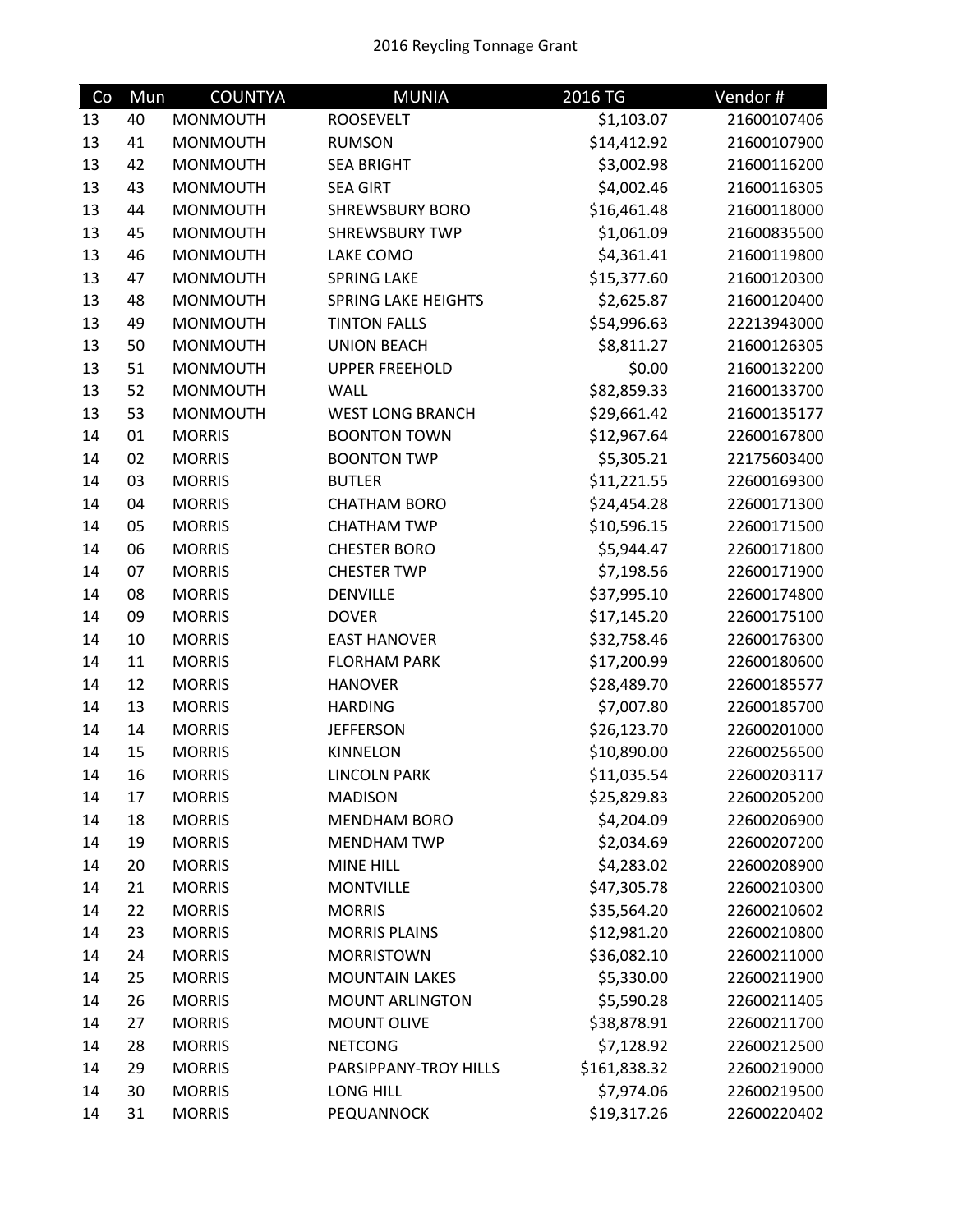| Co | Mun | <b>COUNTYA</b> | <b>MUNIA</b>             | 2016 TG      | Vendor#     |
|----|-----|----------------|--------------------------|--------------|-------------|
| 14 | 32  | <b>MORRIS</b>  | <b>RANDOLPH</b>          | \$52,992.02  | 22600223900 |
| 14 | 33  | <b>MORRIS</b>  | RIVERDALE                | \$13,126.37  | 22601234800 |
| 14 | 34  | <b>MORRIS</b>  | ROCKAWAY BORO            | \$10,031.38  | 22600226500 |
| 14 | 35  | <b>MORRIS</b>  | ROCKAWAY TWP             | \$56,621.93  | 22600226700 |
| 14 | 36  | <b>MORRIS</b>  | <b>ROXBURY</b>           | \$28,988.30  | 22600227700 |
| 14 | 37  | <b>MORRIS</b>  | <b>VICTORY GARDENS</b>   | \$2,496.00   | 22601317522 |
| 14 | 38  | <b>MORRIS</b>  | <b>WASHINGTON</b>        | \$10,557.05  | 22600237701 |
| 14 | 39  | <b>MORRIS</b>  | <b>WHARTON</b>           | \$21,982.97  | 22600240900 |
| 15 | 01  | <b>OCEAN</b>   | <b>BARNEGAT</b>          | \$27,609.46  | 21600126700 |
| 15 | 02  | <b>OCEAN</b>   | <b>BARNEGAT LIGHT</b>    | \$2,689.05   | 21600470300 |
| 15 | 03  | <b>OCEAN</b>   | <b>BAY HEAD</b>          | \$2,325.06   | 21600007500 |
| 15 | 04  | <b>OCEAN</b>   | <b>BEACH HAVEN</b>       | \$5,098.56   | 21600012705 |
| 15 | 05  | <b>OCEAN</b>   | <b>BEACHWOOD</b>         | \$17,923.20  | 21600007800 |
| 15 | 06  | <b>OCEAN</b>   | <b>BERKELEY</b>          | \$82,078.44  | 21600008400 |
| 15 | 07  | <b>OCEAN</b>   | <b>BRICK</b>             | \$153,319.38 | 21600037900 |
| 15 | 08  | <b>OCEAN</b>   | <b>TOMS RIVER</b>        | \$183,933.17 | 21600155400 |
| 15 | 09  | <b>OCEAN</b>   | <b>EAGLESWOOD</b>        | \$2,364.48   | 21074598500 |
| 15 | 10  | <b>OCEAN</b>   | <b>HARVEY CEDARS</b>     | \$2,252.67   | 21600070700 |
| 15 | 11  | <b>OCEAN</b>   | <b>ISLAND HEIGHTS</b>    | \$2,814.84   | 21600076200 |
| 15 | 12  | <b>OCEAN</b>   | <b>JACKSON</b>           | \$0.00       | 21600470215 |
| 15 | 13  | <b>OCEAN</b>   | <b>LACEY</b>             | \$45,529.86  | 21600646900 |
| 15 | 14  | <b>OCEAN</b>   | <b>LAKEHURST</b>         | \$3,457.23   | 21600021805 |
| 15 | 15  | <b>OCEAN</b>   | LAKEWOOD                 | \$140,559.15 | 21600078400 |
| 15 | 16  | <b>OCEAN</b>   | LAVALLETTE               | \$6,217.41   | 21600078800 |
| 15 | 17  | <b>OCEAN</b>   | <b>LITTLE EGG HARBOR</b> | \$31,839.12  | 21073262900 |
| 15 | 18  | <b>OCEAN</b>   | <b>LONG BEACH</b>        | \$16,525.50  | 21600080500 |
| 15 | 19  | <b>OCEAN</b>   | <b>MANCHESTER</b>        | \$28,770.66  | 21600082300 |
| 15 | 20  | <b>OCEAN</b>   | MANTOLOKING              | \$1,203.40   | 21600082400 |
| 15 | 21  | <b>OCEAN</b>   | <b>OCEAN</b>             | \$7,016.85   | 21600872705 |
| 15 | 22  | <b>OCEAN</b>   | <b>OCEAN GATE</b>        | \$0.00       | 21600095700 |
| 15 | 23  | <b>OCEAN</b>   | PINE BEACH               | \$2,633.04   | 21600101000 |
| 15 | 24  | <b>OCEAN</b>   | PLUMSTED                 | \$3,101.28   | 21600646300 |
| 15 | 25  | <b>OCEAN</b>   | POINT PLEASANT           | \$25,451.28  | 21600102100 |
| 15 | 26  | <b>OCEAN</b>   | POINT PLEASANT BEACH     | \$10,115.37  | 21600102200 |
| 15 | 27  | <b>OCEAN</b>   | <b>SEASIDE HEIGHTS</b>   | \$8,264.10   | 21600117000 |
| 15 | 28  | <b>OCEAN</b>   | <b>SEASIDE PARK</b>      | \$4,804.68   | 21600116800 |
| 15 | 29  | <b>OCEAN</b>   | SHIP BOTTOM              | \$8,732.55   | 21600117600 |
| 15 | 30  | <b>OCEAN</b>   | <b>SOUTH TOMS RIVER</b>  | \$5,601.30   | 22185959600 |
| 15 | 31  | <b>OCEAN</b>   | <b>STAFFORD</b>          | \$50,259.90  | 21600120605 |
| 15 | 32  | <b>OCEAN</b>   | <b>SURF CITY</b>         | \$5,248.53   | 21600122205 |
| 15 | 33  | <b>OCEAN</b>   | <b>TUCKERTON</b>         | \$6,364.00   | 21600126000 |
| 16 | 01  | <b>PASSAIC</b> | BLOOMINGDALE             | \$9,096.54   | 22600166900 |
| 16 | 02  | PASSAIC        | <b>CLIFTON</b>           | \$127,486.60 | 22600172700 |
| 16 | 03  | <b>PASSAIC</b> | <b>HALEDON</b>           | \$8,715.25   | 22600184900 |
| 16 | 04  | <b>PASSAIC</b> | <b>HAWTHORNE</b>         | \$55,661.74  | 22600197300 |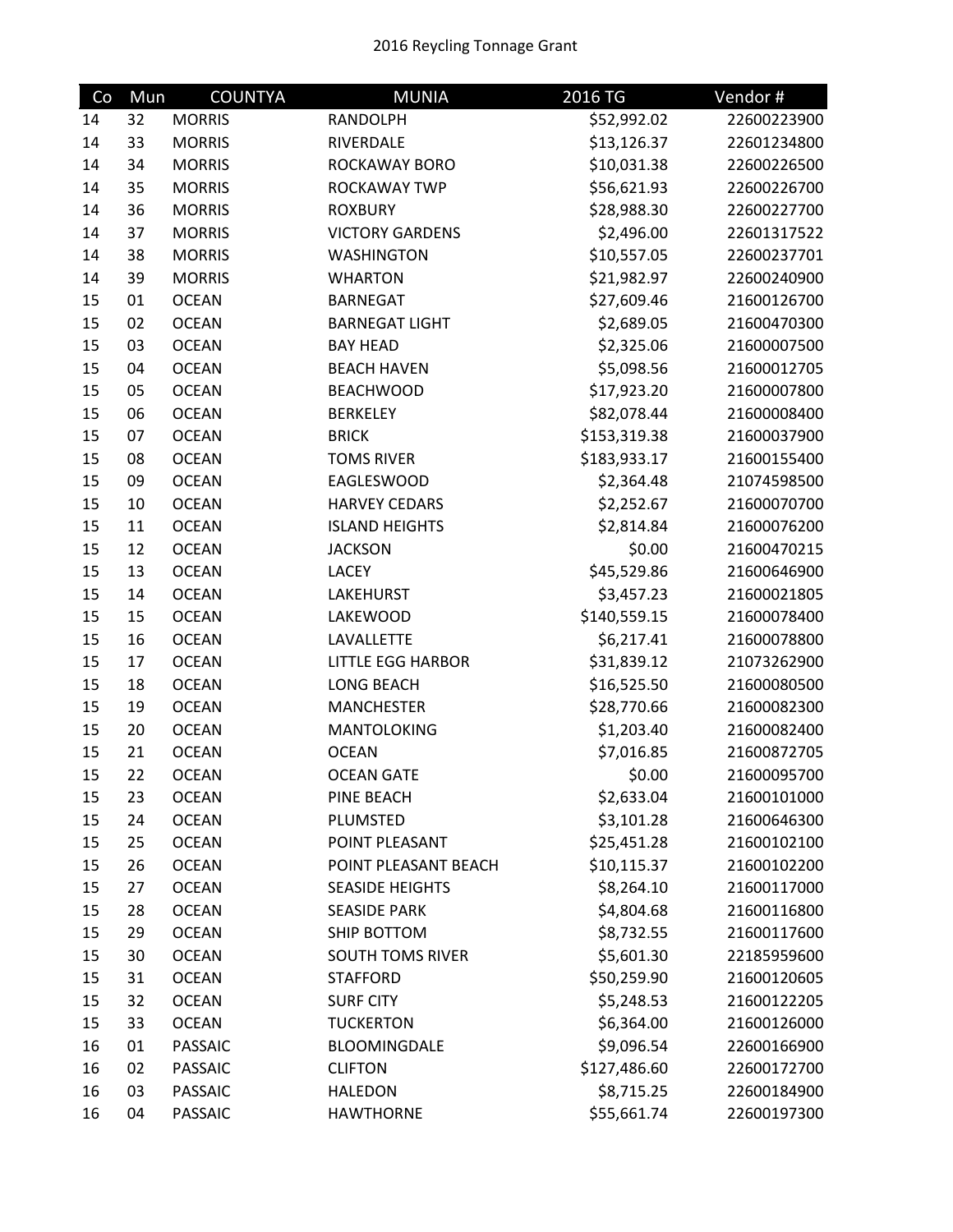## 2016 Reycling Tonnage Grant

| Co | Mun | <b>COUNTYA</b> | <b>MUNIA</b>             | $2016$ TG    | Vendor#     |
|----|-----|----------------|--------------------------|--------------|-------------|
| 16 | 05  | <b>PASSAIC</b> | <b>LITTLE FALLS</b>      | \$21,881.75  | 22600203600 |
| 16 | 06  | <b>PASSAIC</b> | <b>NORTH HALEDON</b>     | \$10,598.37  | 22600216000 |
| 16 | 07  | <b>PASSAIC</b> | <b>PASSAIC</b>           | \$109,211.26 | 22600219400 |
| 16 | 08  | <b>PASSAIC</b> | <b>PATERSON</b>          | \$236,050.38 | 22600220005 |
| 16 | 09  | <b>PASSAIC</b> | <b>POMPTON LAKES</b>     | \$12,455.55  | 22600222700 |
| 16 | 10  | <b>PASSAIC</b> | PROSPECT PARK            | \$6,116.49   | 22600222900 |
| 16 | 11  | <b>PASSAIC</b> | <b>RINGWOOD</b>          | \$17,256.28  | 22600225600 |
| 16 | 12  | <b>PASSAIC</b> | <b>TOTOWA</b>            | \$16,253.33  | 22600234700 |
| 16 | 13  | <b>PASSAIC</b> | WANAQUE                  | \$3,845.36   | 22600236977 |
| 16 | 14  | <b>PASSAIC</b> | <b>WAYNE</b>             | \$111,286.76 | 22600238400 |
| 16 | 15  | <b>PASSAIC</b> | <b>WEST MILFORD</b>      | \$26,097.84  | 22600239200 |
| 16 | 16  | <b>PASSAIC</b> | <b>WOODLAND PARK</b>     | \$16,107.03  | 22600240100 |
| 17 | 01  | SALEM          | <b>ALLOWAY</b>           | \$3,333.45   | 21600001301 |
| 17 | 02  | SALEM          | <b>CARNEYS POINT</b>     | \$17,997.60  | 21600132300 |
| 17 | 03  | SALEM          | <b>ELMER</b>             | \$2,113.59   | 21600054900 |
| 17 | 07  | SALEM          | <b>OLDMANS</b>           | \$6,076.46   | 21600096700 |
| 17 | 08  | SALEM          | <b>PENNS GROVE</b>       | \$0.00       | 21600099901 |
| 17 | 09  | SALEM          | PENNSVILLE               | \$16,447.01  | 21600081277 |
| 17 | 10  | SALEM          | PILESGROVE               | \$4,190.44   | 21600100815 |
| 17 | 11  | SALEM          | <b>PITTSGROVE</b>        | \$3,626.41   | 21600101600 |
| 17 | 12  | SALEM          | <b>QUINTON</b>           | \$2,816.58   | 22229210300 |
| 17 | 13  | SALEM          | SALEM                    | \$4,772.37   | 21600114600 |
| 17 | 14  | SALEM          | <b>UPPER PITTSGROVE</b>  | \$3,237.33   | 22192158400 |
| 17 | 15  | SALEM          | <b>WOODSTOWN</b>         | \$2,957.05   | 21600137600 |
| 17 | 99  | SALEM          | LACEM                    | \$8,206.53   | 22202240001 |
| 18 | 01  | SOMERSET       | <b>BEDMINSTER</b>        | \$8,898.57   | 22600164400 |
| 18 | 02  | SOMERSET       | <b>BERNARDS</b>          | \$20,893.22  | 22600165218 |
| 18 | 03  | SOMERSET       | BERNARDSVILLE            | \$7,645.32   | 22600165600 |
| 18 | 04  | SOMERSET       | <b>BOUND BROOK</b>       | \$9,816.28   | 22600168300 |
| 18 | 05  | SOMERSET       | <b>BRANCHBURG</b>        | \$89,760.68  | 22600168600 |
| 18 | 06  | SOMERSET       | <b>BRIDGEWATER</b>       | \$116,801.89 | 22600169100 |
| 18 | 07  | SOMERSET       | <b>FAR HILLS</b>         | \$700.90     | 22600180100 |
| 18 | 08  | SOMERSET       | <b>FRANKLIN</b>          | \$54,676.45  | 22600181977 |
| 18 | 09  | SOMERSET       | <b>GREEN BROOK</b>       | \$7,744.47   | 22001912900 |
| 18 | 10  | SOMERSET       | <b>HILLSBOROUGH</b>      | \$29,921.21  | 22600198302 |
| 18 | 11  | SOMERSET       | <b>MANVILLE</b>          | \$10,473.99  | 22600206300 |
| 18 | 12  | SOMERSET       | <b>MILLSTONE</b>         | \$630.00     | 22196369599 |
| 18 | 13  | SOMERSET       | <b>MONTGOMERY</b>        | \$19,149.15  | 22600209900 |
| 18 | 14  | SOMERSET       | <b>NORTH PLAINFIELD</b>  | \$25,927.71  | 22600216100 |
| 18 | 15  | SOMERSET       | PEAPACK - GLADSTONE      | \$12,220.85  | 22600220200 |
| 18 | 16  | SOMERSET       | <b>RARITAN</b>           | \$4,966.56   | 22600224377 |
| 18 | 17  | SOMERSET       | <b>ROCKY HILL</b>        | \$166.23     | 22604293900 |
| 18 | 18  | SOMERSET       | SOMERVILLE               | \$13,550.33  | 22600229700 |
| 18 | 19  | SOMERSET       | <b>SOUTH BOUND BROOK</b> | \$3,882.28   | 22600230305 |
| 18 | 20  | SOMERSET       | WARREN                   | \$11,929.35  | 22600237477 |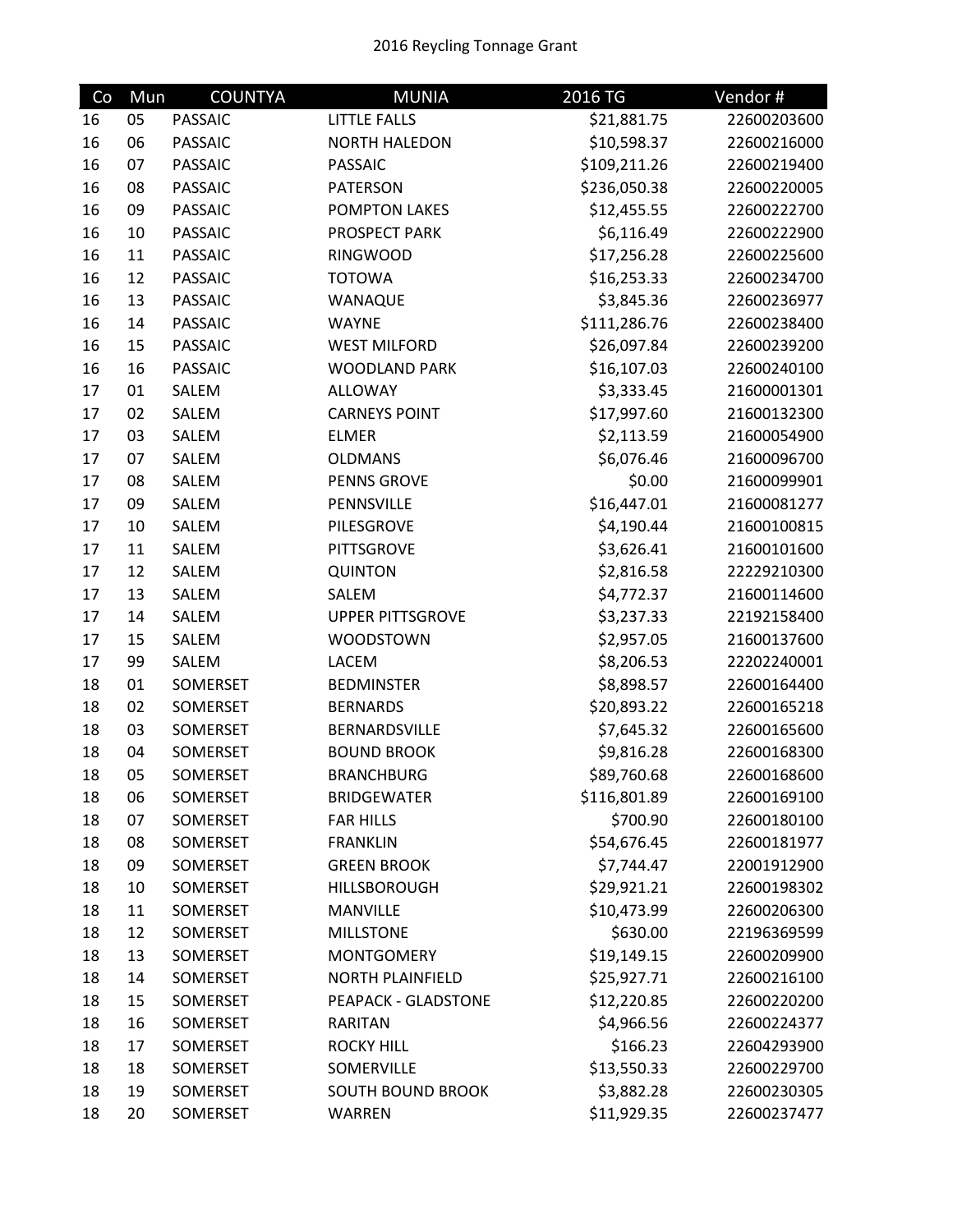## 2016 Reycling Tonnage Grant

| Co | Mun | <b>COUNTYA</b> | <b>MUNIA</b>            | 2016 TG     | Vendor#     |
|----|-----|----------------|-------------------------|-------------|-------------|
| 18 | 21  | SOMERSET       | <b>WATCHUNG</b>         | \$13,273.77 | 22600238200 |
| 19 | 01  | <b>SUSSEX</b>  | ANDOVER BORO            | \$15,310.88 | 22180937100 |
| 19 | 02  | <b>SUSSEX</b>  | <b>ANDOVER TWP</b>      | \$21,050.95 | 22600164000 |
| 19 | 03  | <b>SUSSEX</b>  | <b>BRANCHVILLE</b>      | \$5,762.22  | 22600168808 |
| 19 | 04  | <b>SUSSEX</b>  | <b>BYRAM</b>            | \$15,040.43 | 22600169600 |
| 19 | 05  | <b>SUSSEX</b>  | <b>FRANKFORD</b>        | \$5,781.26  | 22600181100 |
| 19 | 06  | <b>SUSSEX</b>  | <b>FRANKLIN</b>         | \$11,270.96 | 22600181305 |
| 19 | 07  | <b>SUSSEX</b>  | <b>FREDON</b>           | \$3,415.78  | 22200267800 |
| 19 | 08  | <b>SUSSEX</b>  | <b>GREEN</b>            | \$8,845.01  | 22216389215 |
| 19 | 09  | <b>SUSSEX</b>  | <b>HAMBURG</b>          | \$7,925.09  | 22600185100 |
| 19 | 10  | <b>SUSSEX</b>  | <b>HAMPTON</b>          | \$6,483.71  | 22600296300 |
| 19 | 11  | <b>SUSSEX</b>  | <b>HARDYSTON</b>        | \$9,497.31  | 22600835000 |
| 19 | 12  | <b>SUSSEX</b>  | <b>HOPATCONG</b>        | \$37,593.18 | 22600200000 |
| 19 | 13  | <b>SUSSEX</b>  | LAFAYETTE               | \$7,717.36  | 22600201800 |
| 19 | 14  | <b>SUSSEX</b>  | <b>MONTAGUE</b>         | \$6,951.93  | 22601510900 |
| 19 | 15  | <b>SUSSEX</b>  | <b>NEWTON</b>           | \$30,468.42 | 22600214800 |
| 19 | 16  | <b>SUSSEX</b>  | <b>OGDENSBURG</b>       | \$2,781.42  | 22600217200 |
| 19 | 17  | <b>SUSSEX</b>  | SANDYSTON               | \$1,665.18  | 22172413001 |
| 19 | 18  | <b>SUSSEX</b>  | SPARTA                  | \$36,736.51 | 22600231700 |
| 19 | 19  | <b>SUSSEX</b>  | <b>STANHOPE</b>         | \$3,650.07  | 22600232400 |
| 19 | 20  | <b>SUSSEX</b>  | <b>STILLWATER</b>       | \$4,833.03  | 22600232600 |
| 19 | 21  | <b>SUSSEX</b>  | <b>SUSSEX</b>           | \$12,665.31 | 22600233400 |
| 19 | 22  | <b>SUSSEX</b>  | <b>VERNON</b>           | \$31,517.76 | 22600235800 |
| 19 | 23  | <b>SUSSEX</b>  | WALPACK                 | \$610.52    | 22600236799 |
| 19 | 24  | <b>SUSSEX</b>  | <b>WANTAGE</b>          | \$13,622.94 | 22600237100 |
| 20 | 01  | <b>UNION</b>   | <b>BERKELEY HEIGHTS</b> | \$17,245.80 | 22600213700 |
| 20 | 02  | <b>UNION</b>   | <b>CLARK</b>            | \$8,614.06  | 22600172105 |
| 20 | 03  | <b>UNION</b>   | CRANFORD                | \$23,982.10 | 22600173900 |
| 20 | 04  | <b>UNION</b>   | <b>ELIZABETH</b>        | \$78,186.06 | 22600177900 |
| 20 | 05  | <b>UNION</b>   | <b>FANWOOD</b>          | \$6,369.58  | 22600180000 |
| 20 | 06  | <b>UNION</b>   | <b>GARWOOD</b>          | \$2,842.35  | 22600183100 |
| 20 | 07  | <b>UNION</b>   | <b>HILLSIDE</b>         | \$3,987.11  | 22600198800 |
| 20 | 08  | <b>UNION</b>   | <b>KENILWORTH</b>       | \$15,029.35 | 22600256300 |
| 20 | 09  | <b>UNION</b>   | <b>LINDEN</b>           | \$53,865.38 | 22600203205 |
| 20 | 10  | <b>UNION</b>   | <b>MOUNTAINSIDE</b>     | \$15,800.81 | 22600212377 |
| 20 | 11  | <b>UNION</b>   | <b>NEW PROVIDENCE</b>   | \$12,388.88 | 22600213200 |
| 20 | 12  | <b>UNION</b>   | PLAINFIELD              | \$30,203.95 | 22600221900 |
| 20 | 13  | <b>UNION</b>   | <b>RAHWAY</b>           | \$11,879.81 | 22600223100 |
| 20 | 14  | <b>UNION</b>   | <b>ROSELLE</b>          | \$7,004.19  | 22600227200 |
| 20 | 15  | <b>UNION</b>   | <b>ROSELLE PARK</b>     | \$6,175.07  | 22600227500 |
| 20 | 16  | <b>UNION</b>   | <b>SCOTCH PLAINS</b>    | \$19,813.46 | 22600229000 |
| 20 | 17  | <b>UNION</b>   | SPRINGFIELD             | \$25,499.94 | 22600232201 |
| 20 | 18  | <b>UNION</b>   | <b>SUMMIT</b>           | \$29,539.78 | 22600232900 |
| 20 | 19  | <b>UNION</b>   | <b>UNION</b>            | \$50,297.35 | 22600234900 |
| 20 | 20  | <b>UNION</b>   | WESTFIELD               | \$22,596.88 | 22600240300 |